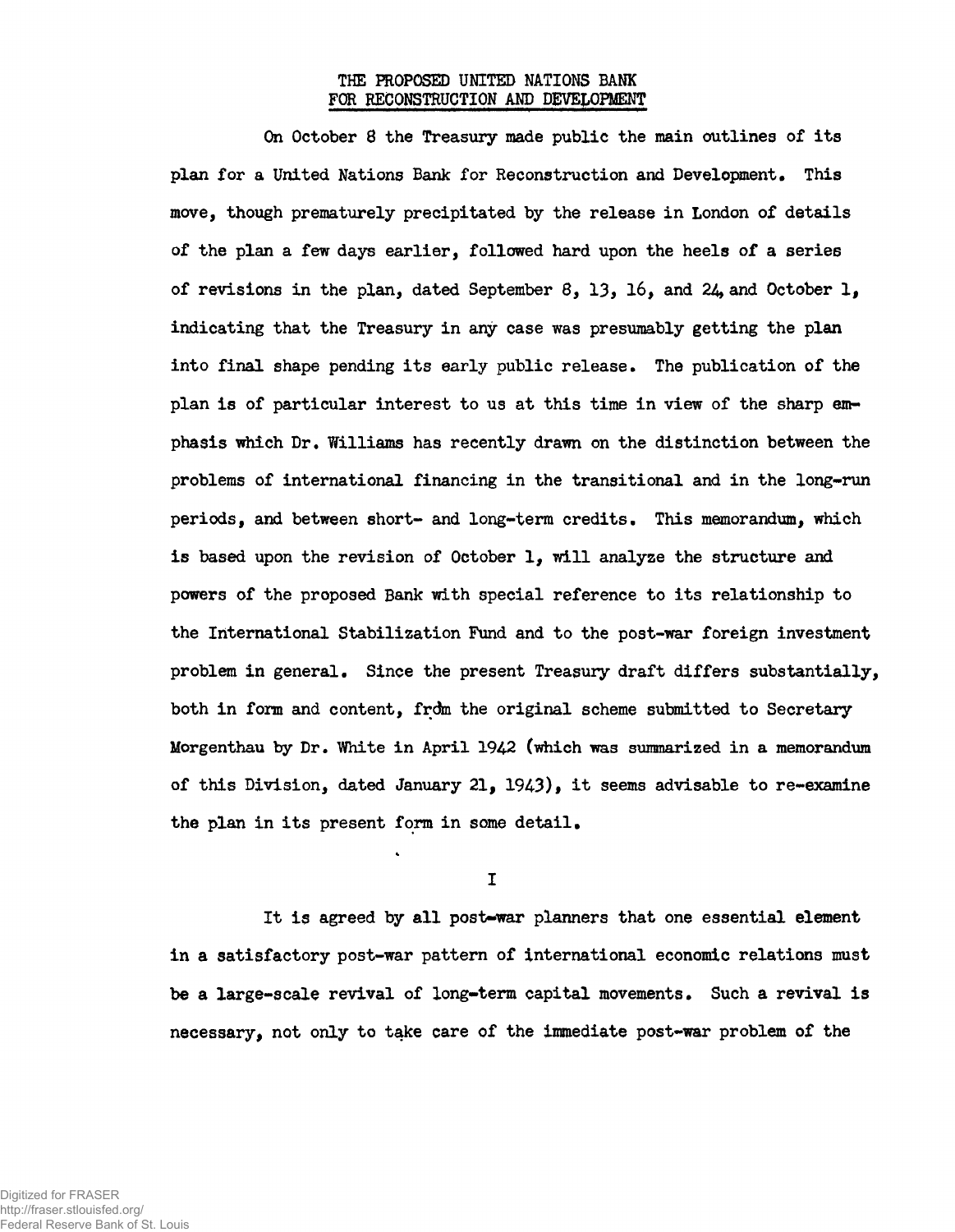reconstruction of devasted areas,  $\frac{1}{2}$  but more particularly from the longerrun developmental point of view. There are still large undeveloped areas of the world, to mention merely China, Latin America and much of Asia, where such large-scale developmental projects could be undertaken to the benefit not only of the countries concerned—in the form of increased productivity and higher living standards—but to the world as a whole. Resumption of the international flow of long-term capital will not only contribute to a progressive widening of world trade, but will prove an essential adjunct to any successful scheme for long-run international monetary stabilization.

In the past, the large-scale volume of international long-term investment which played so important a role in the opening-up and development of the world economy before 1914 and during the decade of the  $20's$  was almost exclusively undertaken by private investors, both individual and corporate, either in the form of purchases of new or outstanding foreign (governmental or corporate) securities or in the form of direct investments. Governmental foreign long-term lending, with a few exceptions, such as the American government loans to the Allied Powers from 1917-1920, was relatively unimportant, although governments did play an important part in stimulating or deterring private foreign lending• It is now recognized, however, that private long-term foreign investment on a substantial scale cannot be counted on for several years to come, and in the early post-war years will most certainly not be forthcoming in a volume adequate to meet the heavy

<sup>1/</sup> I shall not discuss in this memorandum the question of relief and salvage proper in the immediate post-war years. These matters should be handled on a strict gift or lend-lease basis, and do not fall within the range of reconstruction or development loans proper. Such assistance may well be undertaken by the proposed United Nations Relief and Rehabilitation Administration and perhaps by the Office of Lend-Lease Administration.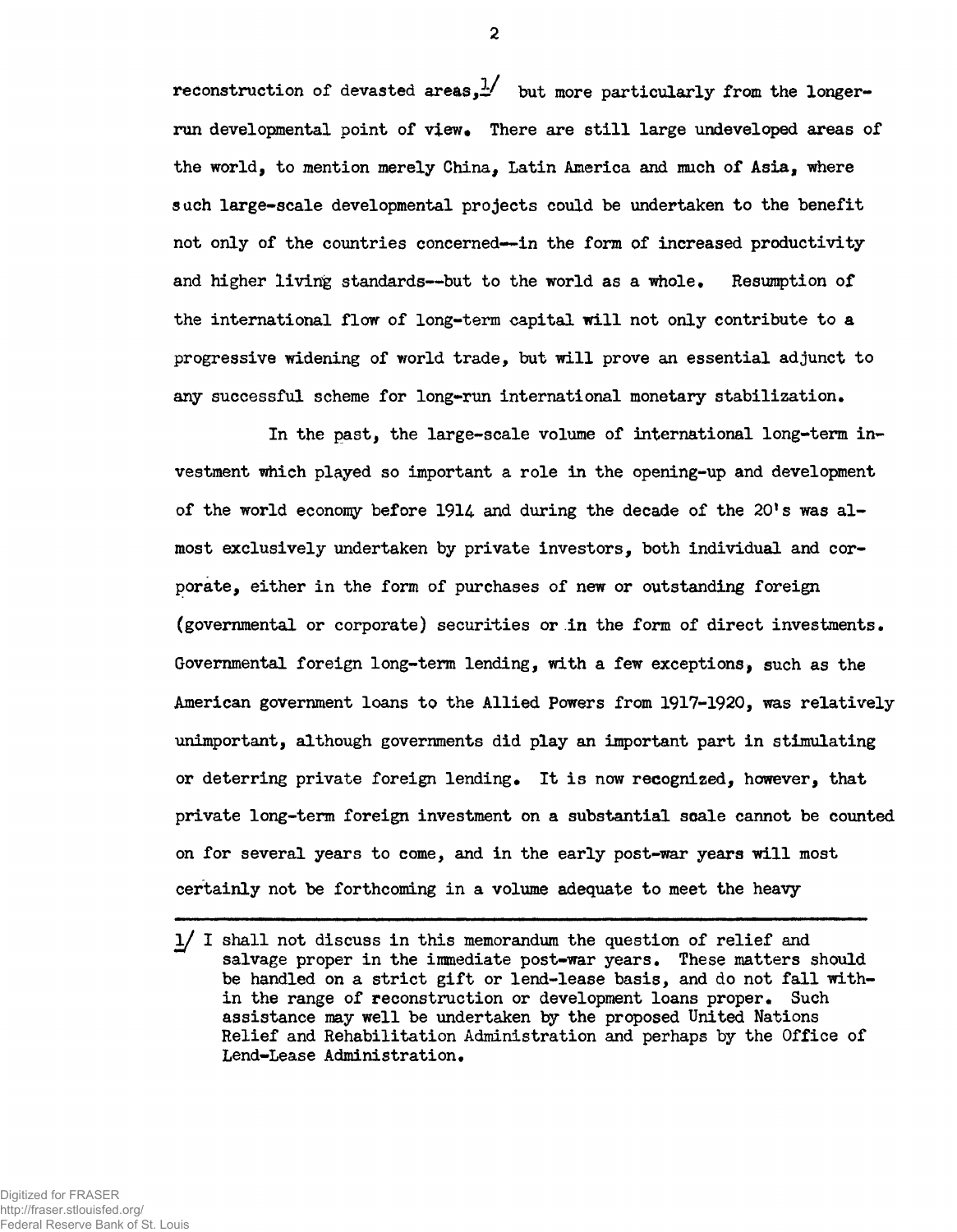requirements. There are various reasons for this. The unhappy experience of private foreign investors during the 30!s with such factors as largescale foreign bond defaults, hostility of governments in debtor countries to foreign capital investment, fluctuating exchange rates, exchange control, political uncertainty, etc., is likely to make private foreign investment unattractive for some time. To these deterring factors must be added the great economic and political unsettlement and confusion which will prevail in the early post-war years; this factor alone will undoubtedly make longterm private foreign lending to most countries of the world highly unattractive. Moreover, it will be in those regions most in need of capital where the uncertainty will be greatest, and where consequently private foreign capital will be most unwilling to venture. While these factors will be most detrimental to the international flow of long-term capital through the new issue market, they will also adversely react upon the expansion of foreign direct investments.

It is clear, then, that if long-term lending, both for reconstruction and developmental purposes, is to take place on an adequate scale for some years after the war, it will to some extent have to be undertaken either directly by, or through the auspices of, the governments of the lending countries• There are, however, other reasons why public foreign investment, particularly through an international organization, will be desirable. The record of private foreign lending during the 20's was on the whole a rather shameful one, and its shortcomings should certainly be avoided in the future through governmental control and through its supplementation by direct governmental lending. The major shortcomings were as follows: (1) Many foreign loans were floated at rates exorbitantly high in relation to the capacity of the borrowing countries to pay, most of the American loans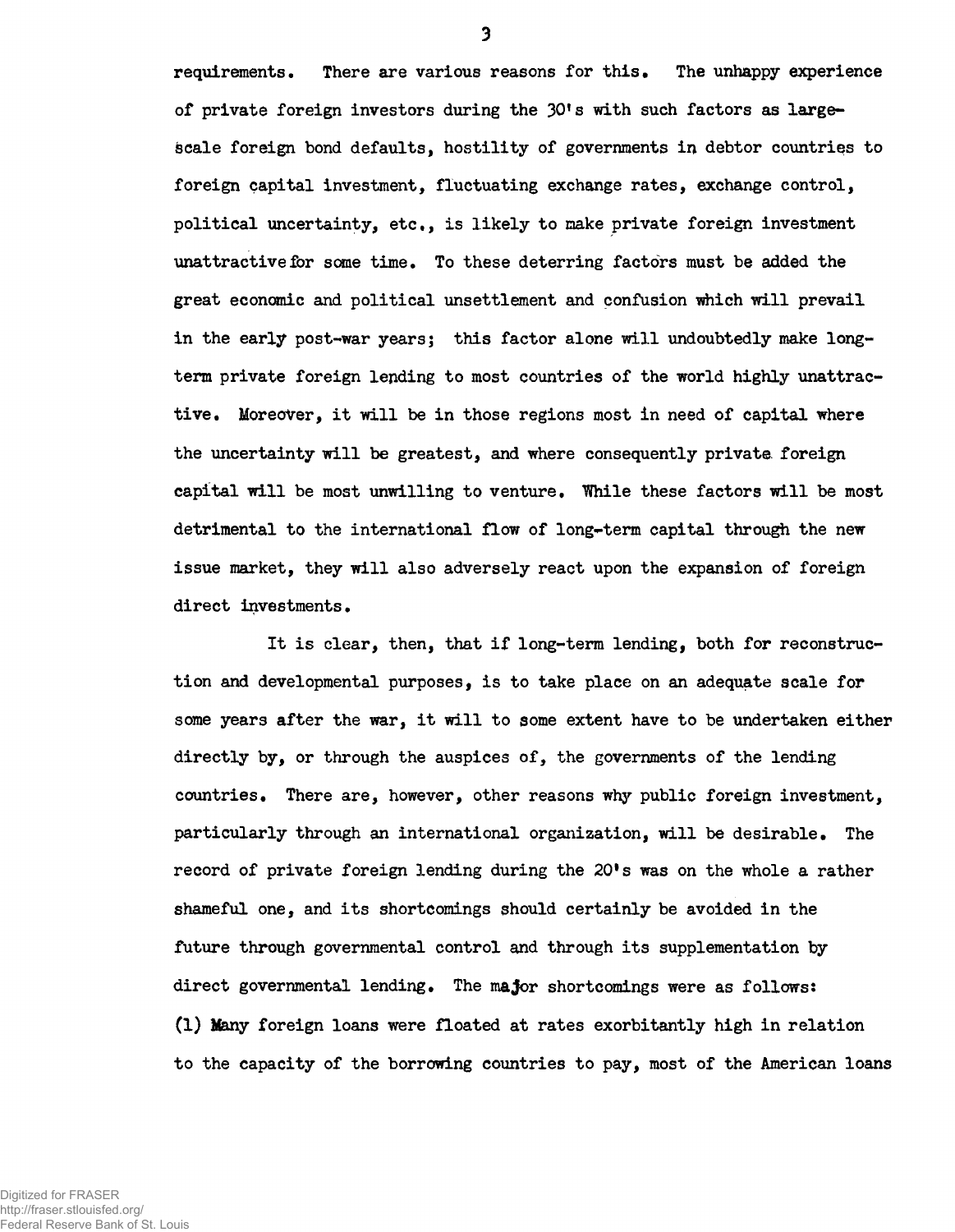to the continent of Europe, for example, bearing rates ranging as high as from 6 to 8 per cent. (2) Moreover, much of the lending was reckless and excessive in character, reflecting not only wasteful and unnecessary borrowing on the part of debtor countries and their injudicious application of the loan proceeds, but also high-pressure salesmanship on the part of the underwriting houses and their failure adequately to check the underlying merits of the proposed flotations.  $(3)$  The international flow of long-term private capital also showed itself erratic and irregular in character, subject to shifting winds, as is amply illustrated by the drastic and sudden decline in the volume of American long-term loans late in 1928 which played a major part in bringing on and intensifying the world depression.  $(4)$  Finally, under the regime of private foreign investment many countries in genuine need of long-term capital were unable to obtain it, except at impossibly high rates, while many necessary socio-economic developmental projects, such as public sanitation, conservation of natural resources, eradication of diseases, etc., not yielding direct economic returns, were unattractive to private foreign investors.

Under an international investment organization owned and controlled by member governments, most of these shortcomings can be eliminated. Such an organization would be guided by much broader considerations than the strict profit and market calculations which motivate the behavior of private foreign investors. As such, it would be in position to extend long-term loans to needy borrowers at rates more closely approximating their ability to pay and would be able to extend loans for projects of a socio-economic character, which bear no direct monetary returns, but which contribute ultimately to a higher productivity and living standard in the borrowing countries and which benefit other countries in more subtle ways. An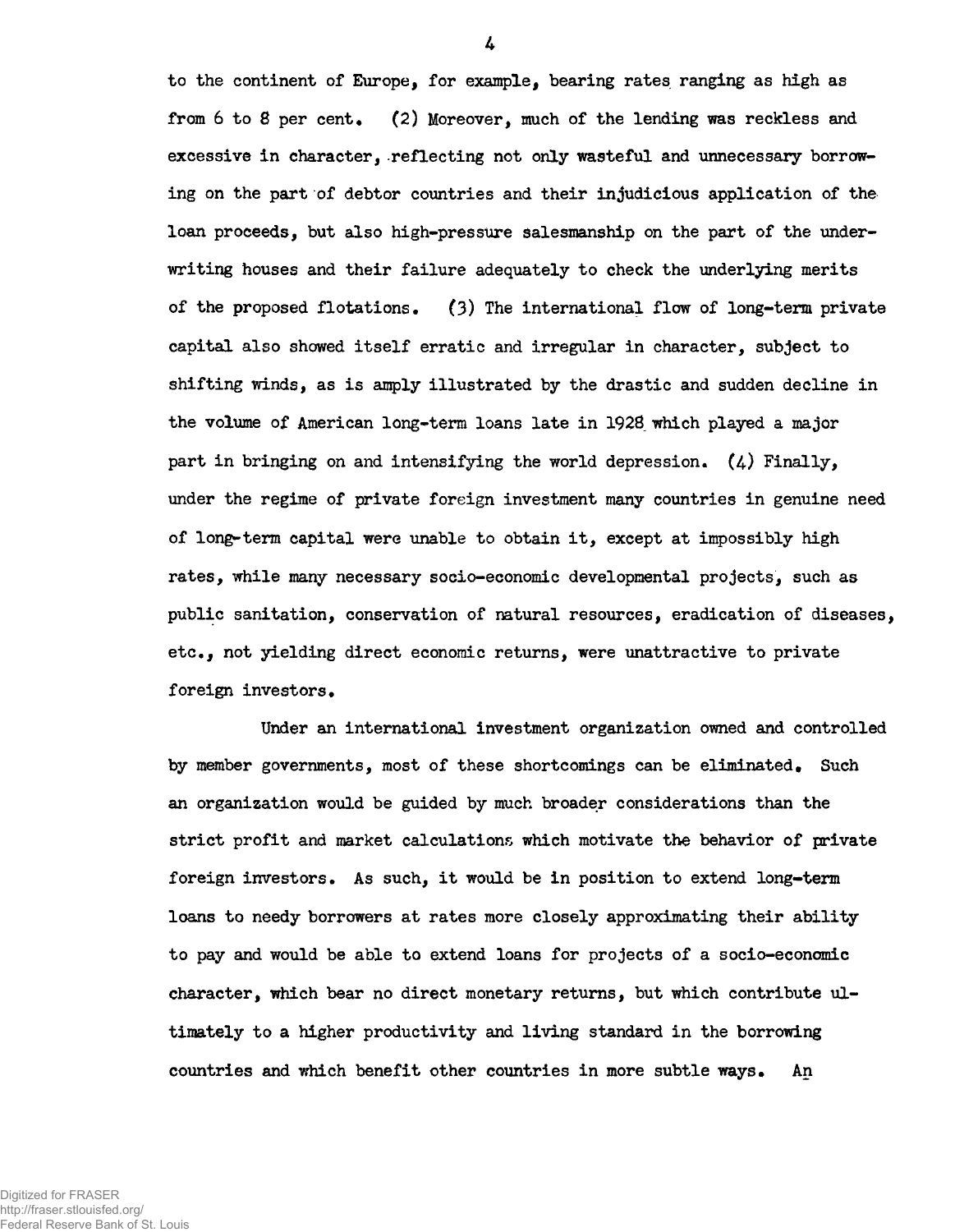international governmental Bank, moreover, would be in a position to subject each proposed loan project to a more careful scrutiny, both as to its potential effects on the borrowing country's productivity and on its balance of payments position, than would private underwriting syndicates. Another advantage of such a Bank would be that the erratic fluctuations which have characterized private foreign investment in the past could be largely avoided. The flow of capital, in fact, could be used as an anti-cyclical device rather than as a factor potentially intensifying cycles. In time of depression, for example, such a Bank could launch upon an intensive program of international lending. It would also be in more of a position to concede to a temporary suspension of amortization payments with respect to a debtor country experiencing exchange difficulties than would be the case if the bonds were held by a large number of anonymous and scattered owners. There is, in addition, the consideration that governments, if themselves lenders, may prove more willing to accept the truism that in the long run international debts can be liquidated only in goods and may be willing to adjust their trade policies correspondingly.

There are special reasons why an international governmental lending agency (as contrasted with a purely national one) has distinct advantages. In the past private foreign investment has probably been the major vehicle for imperialist expansion on the part of the leading powers and, by the same token, one of the major sources of international friction and war. (We do not go into the controversial question of whether more commonly it was foreign investors which enlisted governmental political and military aid in the expansion and the protection of their investments, or whether it was governments which played the active role in using private investments as a tool with which to achieve their imperialistic ambitions.) By "denationalizing" foreign investment, i.e., by extending long-term loans through an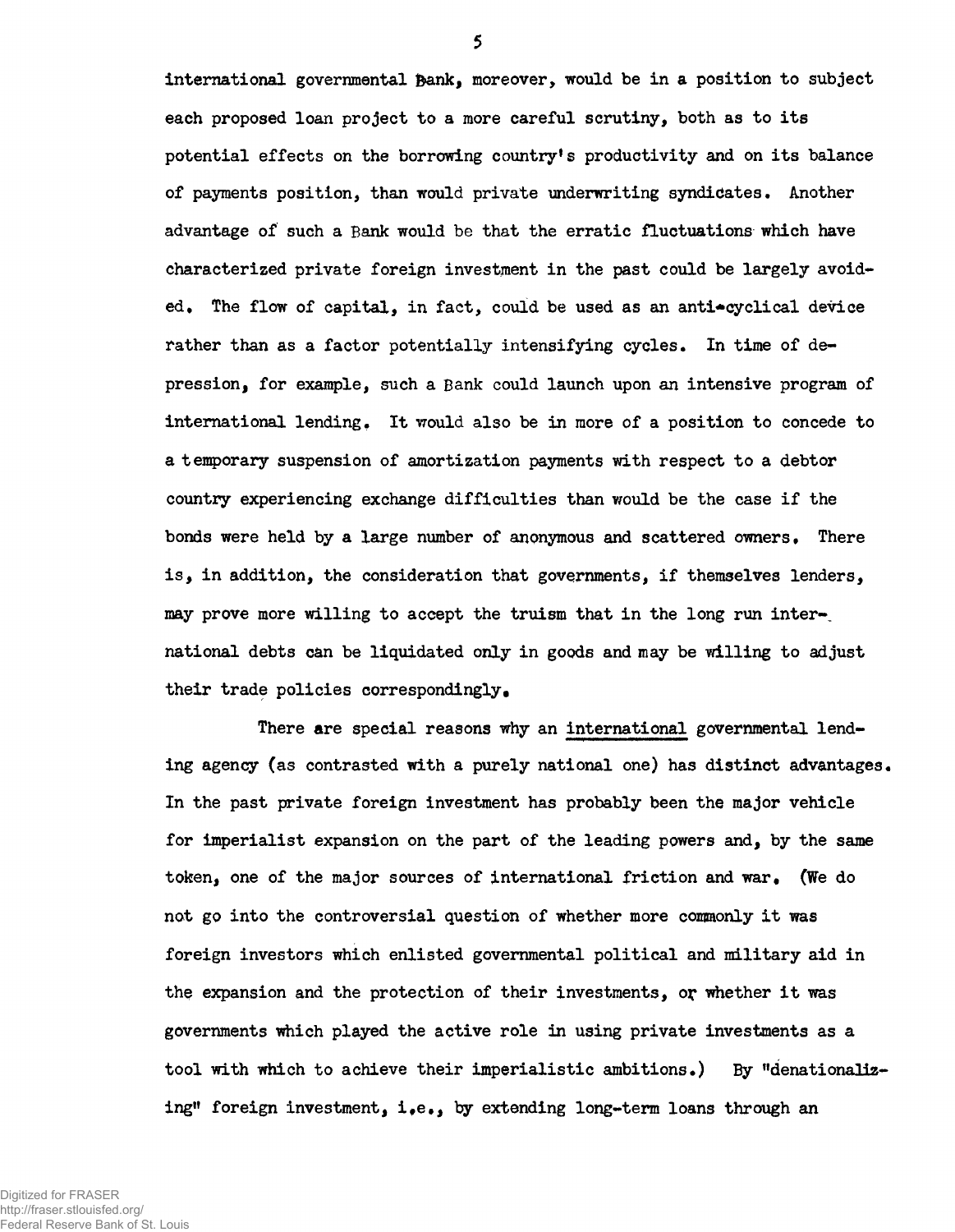impersonal international organization, the dangers of political clashes between debtor and creditor countries, or between creditor countries themselves, would be greatly narrowed. A final advantage of an international organization for long-term lending lies in the pooling of investment resources which it achieves, and in **the** fact that debtors, by being members of the organization, would probably have a greater incentive to honor their international obligations.

**II**

The proposed United Nations Bank for Reconstruction and Development is to be set up in the form of what might be termed an international public corporation, or an R.F.C. on international lines, whose capital stock is to be owned entirely by the participating governments and whose purpose is to serve public, and not private, ends. In brief, the Bank is empowered to make loans directly, or to guarantee or participate in loans granted by private agencies, for purposes of reconstruction and development, of facilitating a smooth transition from war to peace, of raising world productivity and of promoting the growth of international trade.

1» Organization of Bank: The authorized capital of the Bank is to be equivalent to \$10 billion, consisting of shares of a par value of  $$100,000$ , making a total of  $100,000$  shares. Membership is open to countries which are members of the International Stabilization Fund, and such countries may subscribe to a number of shares to be determined by an agreed-upon formula which will take into account such factors as national income and international trade.  $\frac{2}{3}$  It is stated that this formula would make the

 $\langle$ 

Digitized for FRASER http://fraser.stlouisfed.org/ Federal Reserve Bank of St. Louis

<sup>2/</sup> It is to be noted that no reference is made to gold and free foreign exchange holdings as a factor in the computation of the quotas as in the case of the International Stabilization Fund.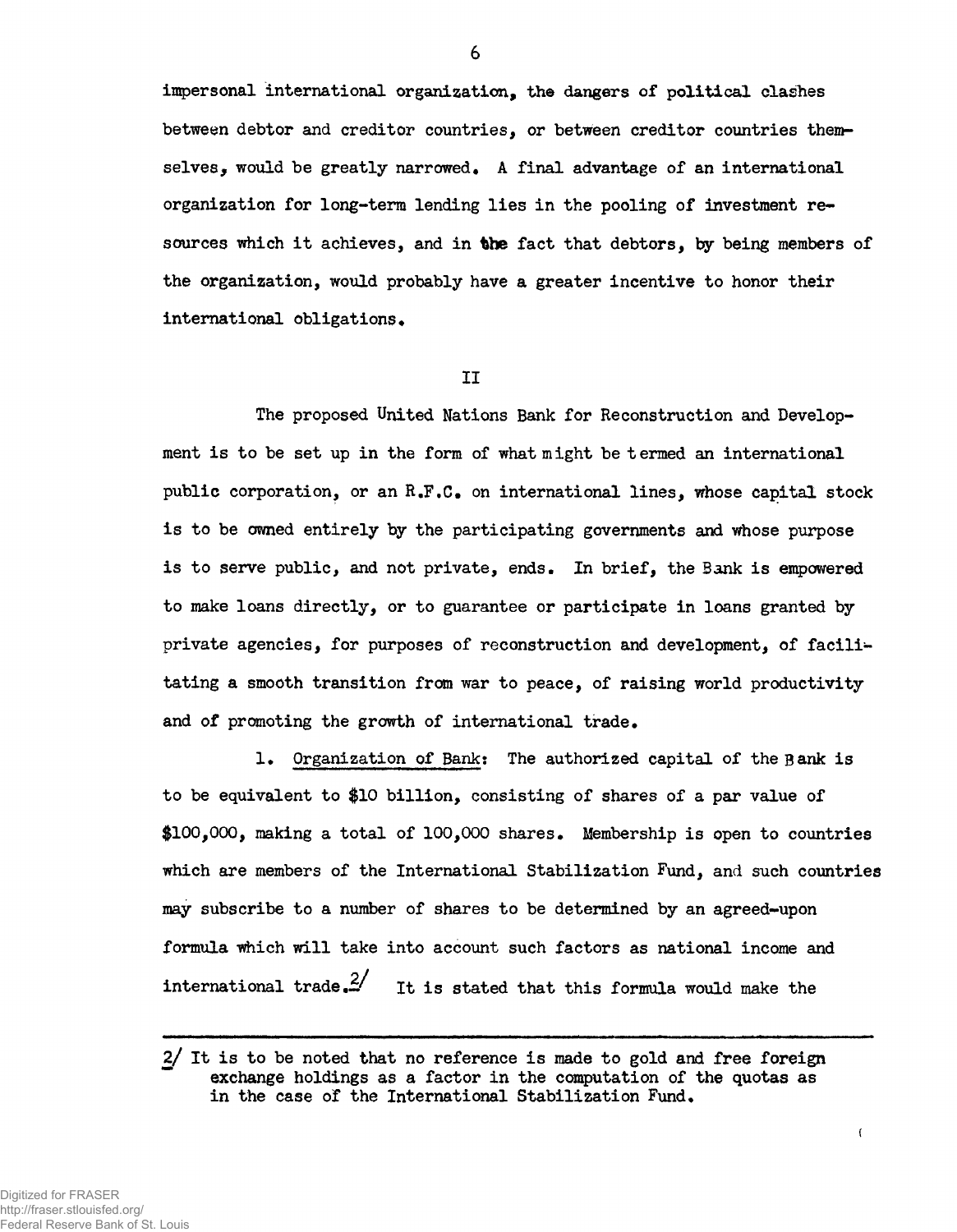American contribution about one-third of the total, or  $$3.3$  billion, (which would compare with an American contribution of roughly \$2 billion under the Stabilization Fund scheme). The liquid assets at the disposal of the Bank may be further increased by the Bank's power to issue, pledge or discount any of its own securities, or obligations taken from its portfolio, and also to borrow from member governments, central banks, stabilization funds, private financial institutions, or international financial agencies»

Subscriptions to shares are to be paid in the form of gold and local currencies. Initially each member is to pay in 20 per cent of its subscription, not more than 20 per cent of which is to be in the form of gold (the proportions of gold and local currencies to be graduated according to a schedule taking into account the adequacy of each member's gold and free foreign exchange holdings). The remainder of each country's subscription is to be paid at such times and in such amounts as the Bank may desire, although not more than 20 per cent of subscriptions may be called in any one year. The proportion of these subsequent payments to be made in gold will be the same as in the case of the initial payments. It is also provided that no calls are to be made unless funds are needed, and if the Bank's resources substantially exceed at any time its prospective needs, part of the subscriptions may be returned to the members on a uniform basis. Another provision is that each member is to repurchase annually, with  $gold,$ its local currency held by the Bank, up to 2 per cent of its subscription, but not in excess of one-half of the addition to its official gold holdings during the preceding year. This repurchase requirement may be suspended for any year by a three-fourths vote by the Bank. The Bank's accounts are to be kept in terms of unitas and the unitas value of its local currency assets are to be guaranteed against any depreciation in the value of a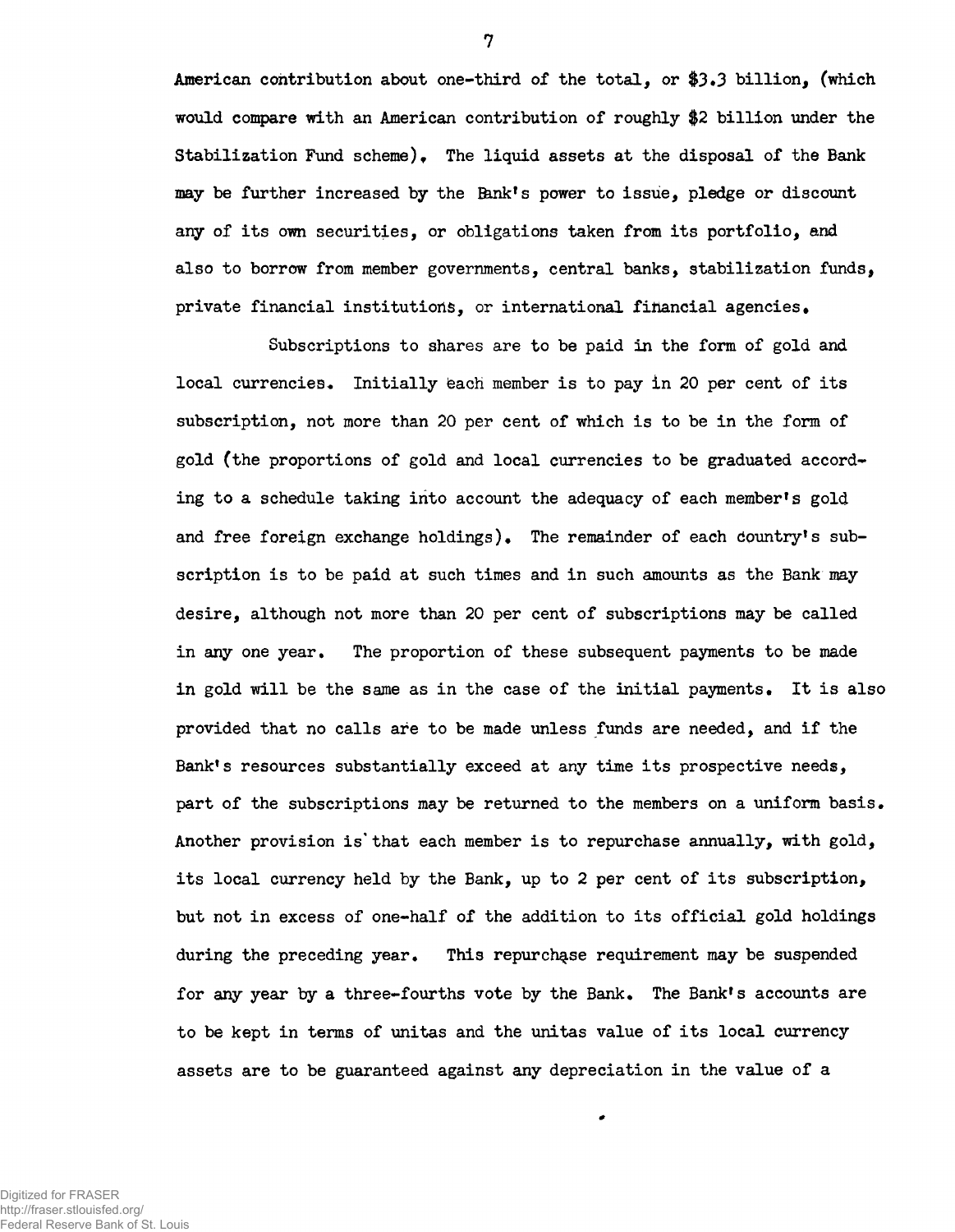member currency in terms of unitas, presumably according to the method provided for under the International Stabilization Fund scheme.

It is evident from the above that the structure of the United Nations Bank is patterned to a degree on that of the Stabilization Fund in that members are to make contributions in gold and local currency (though not securities), and that these contributions.are to be based on quotas determined by a given formula. Although the provision for gold contributions is less strict than under the Stabilization Fund proposal, it would appear that this provision will meet sharp opposition from most of the prospective members. Opposition to the heavy gold contributions in the revised White Plan has already been strongly registered and there can be no doubt that the necessity of making further gold payments to the proposed bank will intensify this opposition unless, of course, the requests for gold contributions are made very small. The repurchase principle would seem to indicate that the Bank's ultimate objective is to have its assets completely in the form of gold without, however, imposing any undue hardships on the member countries, this being evidenced by the qualifications made to the principle\*

2. Powers and Operations; The Bank is given a wide range of powers to make, participate in, or guarantee long-term loans to member countries. These loans are to be made either directly to the respective national governments or through these governments to political sub-divisions or corporations. $\frac{3}{ }$  The Bank's lending powers are subject to a rather wide list of qualifications, which define both the conditions and the terms of the loans. Some of these qualifications are calculated to protect the Bank against loss.

<sup>3/</sup> The Bank may also make, participate in, or guarantee loans to inter national governmental agencies provided that member governments representing one half of the shares of the Bank are participants in these agencies.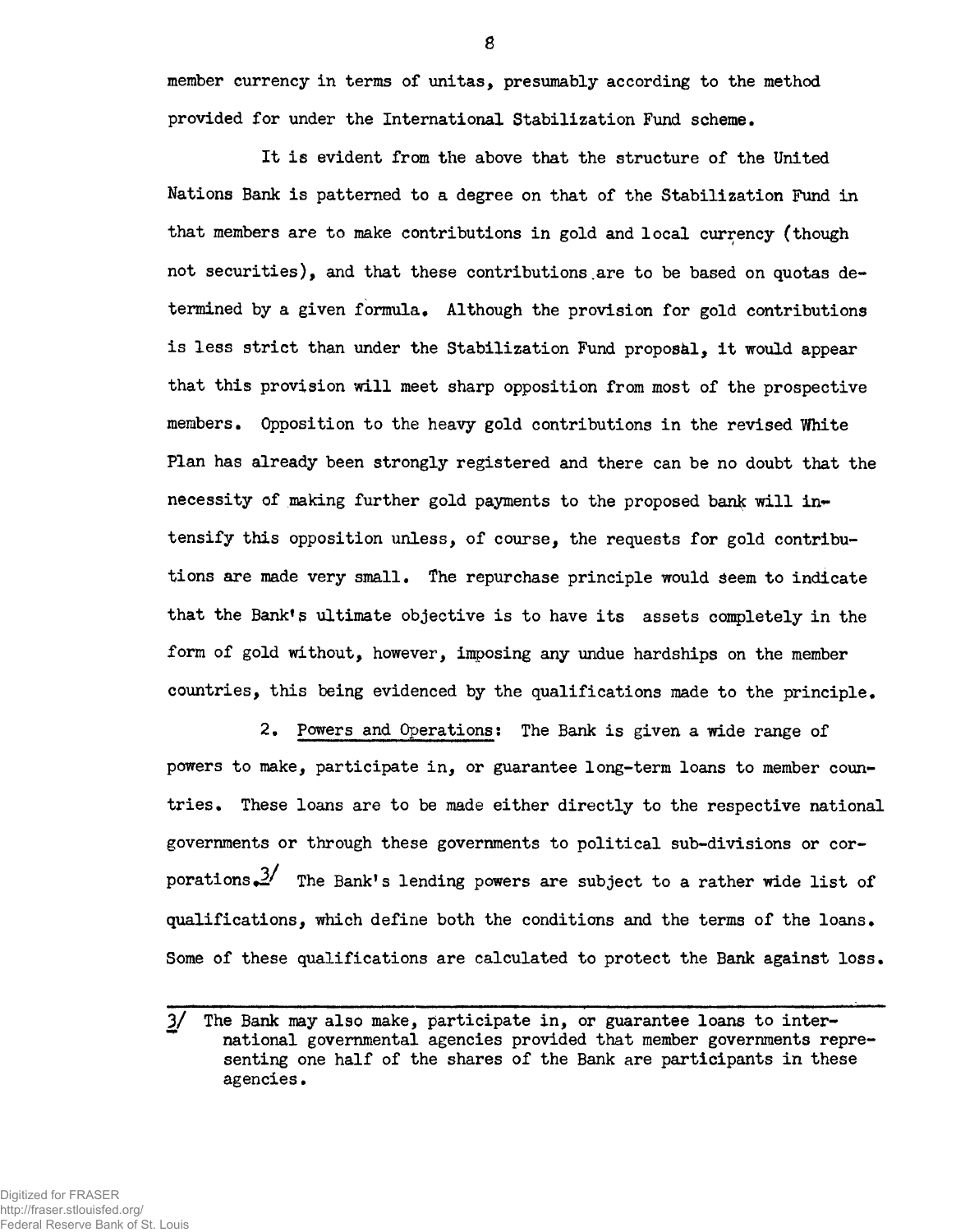For example, payment of interest and principal on any of the loans undertaken by or through the Bank must be fully guaranteed by the national governments to which, or through which, the loans are granted.  $\frac{4}{2}$  More important, a competent committee of the Bank must first make a careful study of each proposed loan project and must satisfy itself, if the loan is to be granted, that it will serve directly or indirectly to raise the productivity of the borrowing country and that the country's budgetary and balance of payments position are favorable to servicing the loans  $\frac{5}{10}$  This provision has as its object, not merely the protection of the Bank's assets, but also the prevention of unwise or wasteful loans which would subject the borrowing country to repayment difficulties. It is not clear what is meant here by the term productivity, but if this term is interpreted broadly (as it should be) it would seem to leave room open for the Bank to extend loans for socioeconomic purposes, although presumably in this case the payment period and conditions of payment would have to be easier than in the case of the loan directed to the creation of a project yielding a direct economic return. This could be effected under the Bank's broad powers to make loans at reasonable rates of interest and with a schedule of repayment appropriate to the character of the project and the balance of payments prospects of the borrowing country. Much flexibility is thus permitted in individual cases. As further protection to the assets of the Bank, it is provided that the Bank must also make arrangements to assure the use of the proceeds of any of its loans for the purposes for which the loan was approved. This clause should serve to prevent the wasteful application of loan proceeds and their

 $4/$  Such a guarantee, however, will not assure payment if the national governments concerned are themselves unable to raise the necessary local currency and/or foreign exchange.

<sup>5/</sup> Presumably this provision should also be read to mean that the loan will eventually make possible increased exports and/or reduced imports, thereby facilitating the servicing and ultimate repayment of the loan.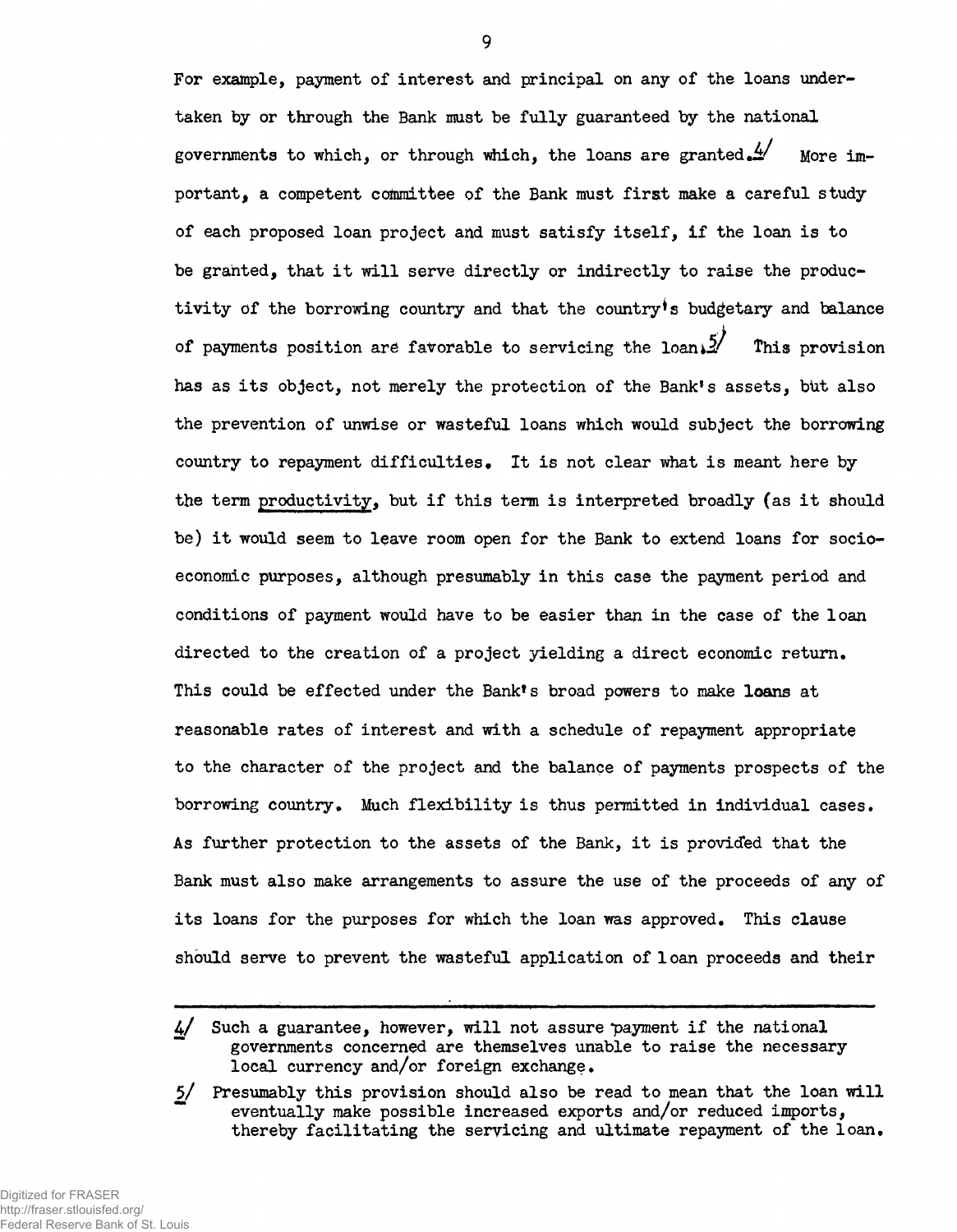diversion to such uses as covering budgetary deficits or the adoption of unwise budgetary procedures which characterized much of the lending during the  $20$ <sup>t</sup>s.

It is made amply evident in the preamble and in the text of the plan that the purpose of the proposed Bank is not to supplant private longterm foreign lending, but merely to supplement it. (Analogously, the International Stabilization Fund is so framed as not to disturb ordinary banking operations in the settlement of international balances.) It is specifically provided that the Bank may make, participate in, or guarantee loans only if borrowers are otherwise unable to secure the necessary funds from private sources "under conditions which in the opinion of the Bank are reasonable•" Not only will the Bank avoid competing with private agencies when the terms offered by the latter are deemed satisfactory, but, by guaranteeing and participating in loans made by such agencies, the Bank will do much to encourage the international flow of private capital. This is not to imply that the Bank will be an impermanent institution and will be dissolved when an adequate volume of private capital is forthcoming, since there will always be certain projects and certain borrowing countries which will have to be financed through the Bank, but it does indicate that the greater the ultimate resumption of private capital movements, the smaller will be the scale of operations to be undertaken by the Bank.

As noted above, the Bank in making loans will charge reasonable rates of interest and specify a schedule of repayment appropriate to the nature of the project and the balance of payments prospects of the borrowing country. This should remove one of the most glaring shortcomings of the foreign lending of the 20\*s. In the case of loans in which the Bank participates,, however, the rate of interest may be higher than if the loans were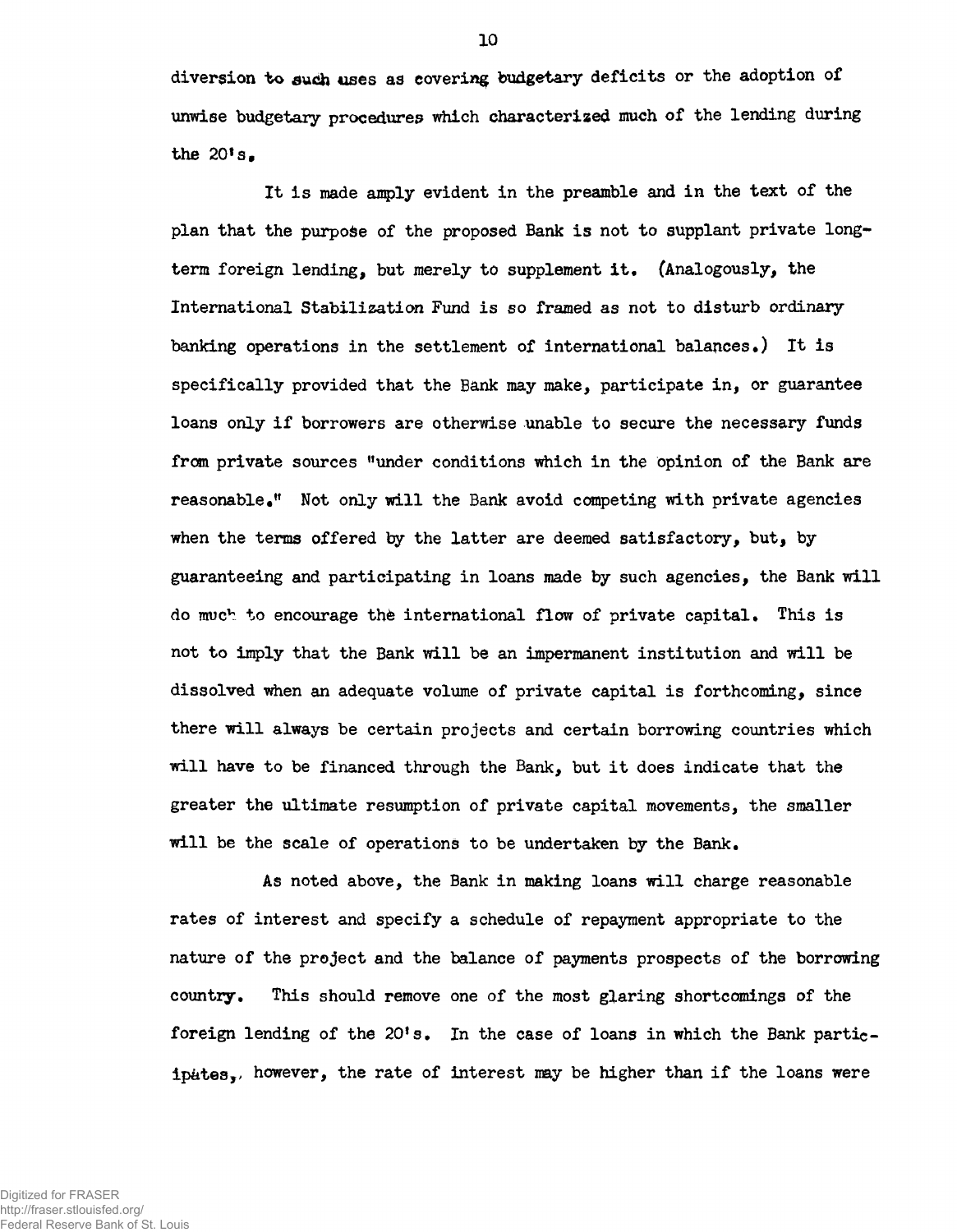guaranted by the Bank. In the case of the latter, the Bank is to be compensated for its risk.

In making loans, the Bank will provide the foreign exchange required by the borrower in the currencies of the countries in which the loan proceeds are to be spent (but the provision of such currencies can be made only with the approval of such countries), and these sums will be credited to the borrower's account, upon which drafts can be drawn. On the other hand, it is specifically provided that no condition shall be imposed by the Bank as to the particular member countries in which the proceeds of the loan must be spent, i.e., tied loans are outlawed, "What these two apparently contradictory provisions presumably mean is that a prospective borrower may first specify the countries in which he wishes to spend the proceeds of his loan and the Bank will thereupon credit him with the currencies of those countries. It seems to me, however, that freedom of choice on the part of the prospective borrower as to the country in which-he may spend his loan proceeds, i.e., whose currency he may acquire, cannot always be adhered to once a currency (or currencies) in demand held by the Bank becomes  $"$ scarce." In such a case the Bank will be forced to ration the supply of these currencies, and by the same token will have to inform prospective borrowers that they will have to take the loan proceeds in the form of currencies of which the Bank has a more ample supply, i.e., that they will have to buy the necessary goods and services in specified countries. This, in effect, would amount to a tied loan, since loans will be granted contingent upon the spending of the proceeds in particular countries. In view of the heavy demands which will unquestionably be made upon the Bank for American dollars in order to purchase American goods in connection with specific reconstruction

Federal Reserve Bank of St. Louis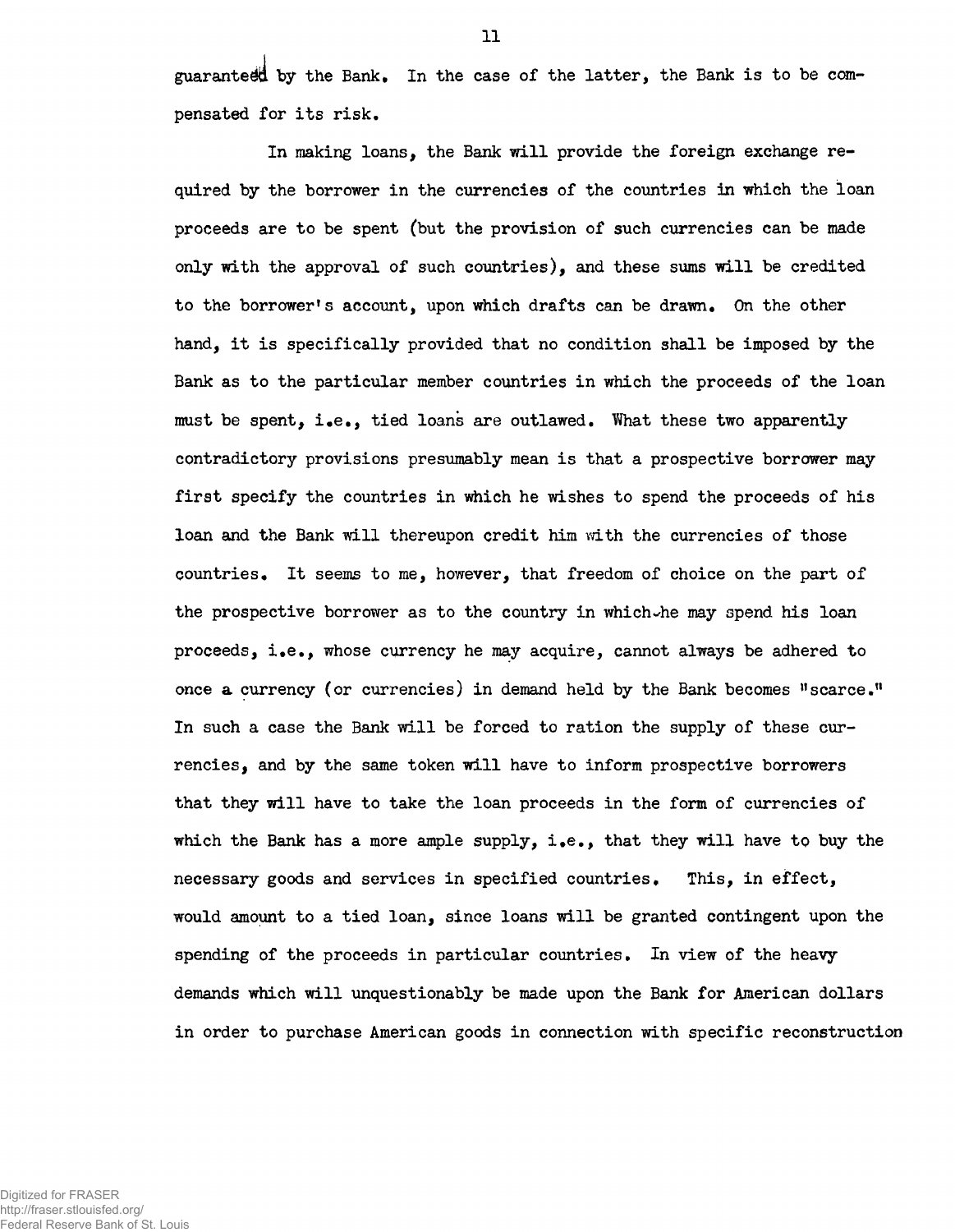or development projects in the early postwar years, it may well be that rationing of American dollars will have to commence within a relatively short period after the Bank is set up. As a result, the proposed outlawing of tied loans by the Bank may well become a virtual impossibility•

The purpose of providing, in effect, that a borrowing country may spend the proceeds of its borrowings only upon the goods and services of the country whose currency is provided to it by the Bank is presumably to assure that membership in the Bank will not impose pressure upon the balance of payments of individual countries. This may be an important factor in inducing the adherence to the Bank of certain countries which would be prepared to lend on long-teftn to other countries only if they had some assurance that such lending, by being directed to their own goods, would not put pressure upon their balances of payments. But this, however, does not cover the whole picture, for even though the borrowing country spends its loan proceeds upon the goods of the country whose currency has been made available, the increased exports from the latter will probably require some increased imports from other countries of materials, etc., used in producing these exports. There will, therefore, in most cases be a tendency for some pressure to be put upon the balance of payments of the countries whose currencies are being made available through the Bank to other countries. This pressure may perhaps be handled through the facilities of the International Stabilization Fund should the country in question be unable to meet it itself•

An important provision is that local currency requirements in connection with any loan project must be financed, at least in the main, locally without recourse to the Bank. That is, no country will presumably be permitted to use foreign exchange proceeds derived from borrowing from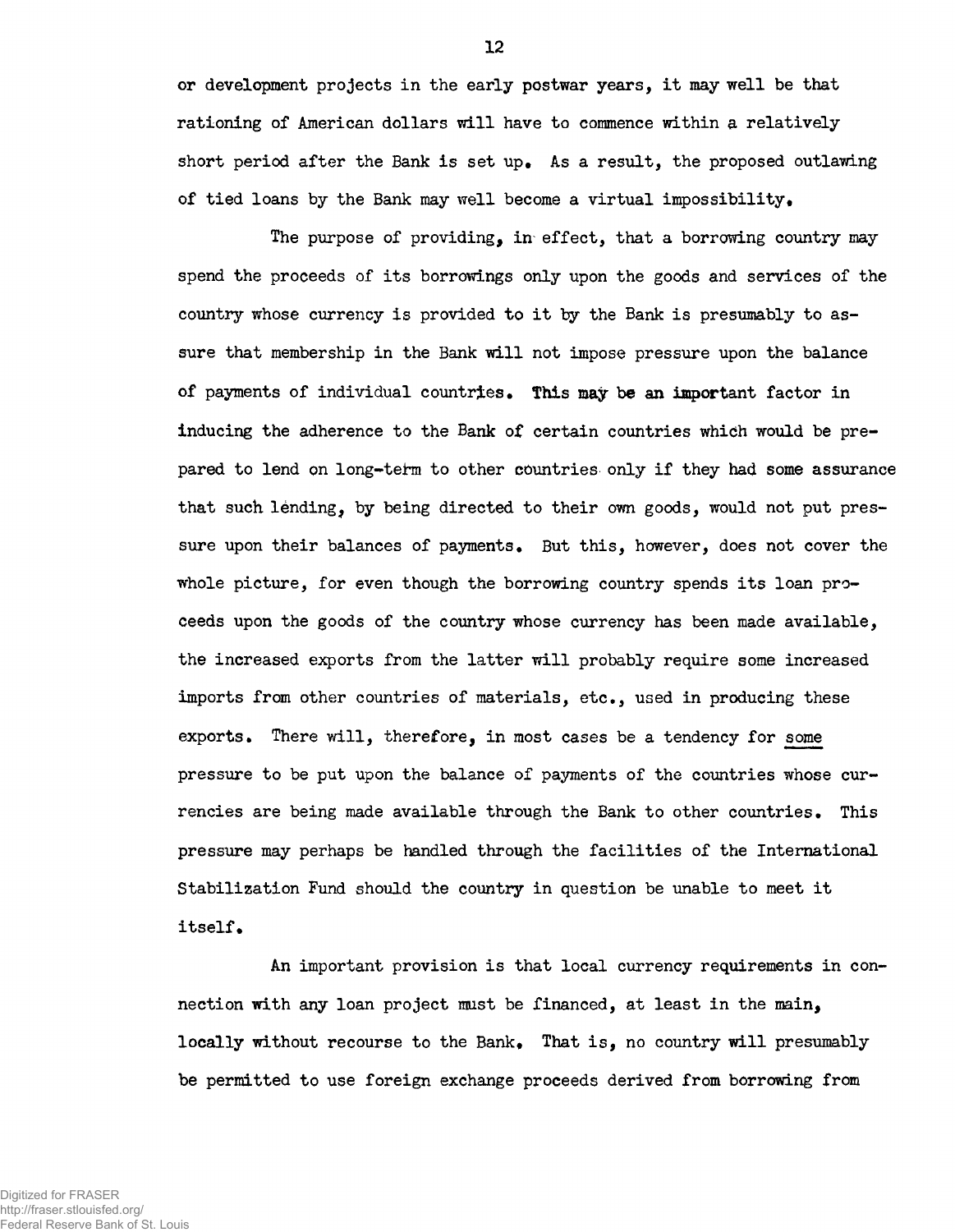the Bank for conversion into local currency for purchases on goods and services at home. (In exceptional cases where the local part of the project can be financed at home only on very unreasonable terms, the Bank will provide the needed funds out of the local currency of the country held by the Bank, i.e., foreign currencies will not be provided for this purpose.) This provision should do much to prevent unnecessary drains on the Bank's resources, and in particular to prevent the accumulation of foreign debts by countries when they are able to finance part or all of their capital needs domestically.

It must not be overlooked that those loan projects which are partly financed at home will, by creating a demand for local goods and services on the part of the government or corporation undertaking the project, cause an expansion of domestic incomes, not only to an amount equivalent to the funds spent, but to an even greater amount via the familiar multiplier process. Part of this increased income in the hands of residents of the country will tend to be drained away in purchases of foreign goods and services, to a degree depending upon the country's marginal propensity to import. Such a drain will, in the absence of new restrictions upon imported goods, cause pressure upon the country's balance of payments. In granting long-term loans to foreign borrowers in order to enable them to purchase the goods and materials required abroad in connection with the project, the Bank should thus also take, into account these secondary demands for imports resulting from the higher level of income within the borrowing country when part of the project is financed at home. It would thus appear that the Bank should extend to each borrower an amount of foreign currency somewhat in excess of the amount which will be immediately re-\* cuired to finance imports in connection with the project itself. On the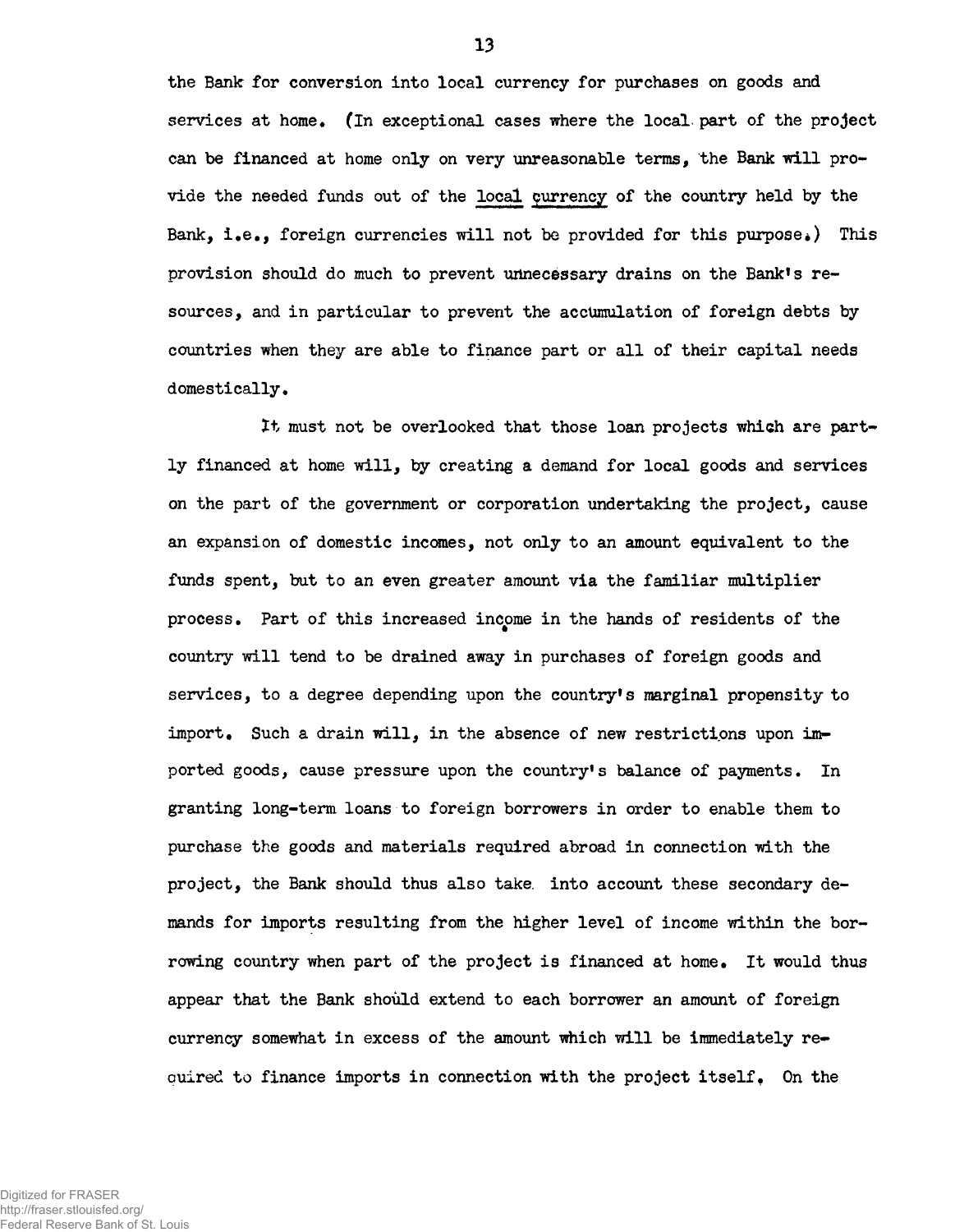other hand, it may be that, if the anticipated secondary demand for imports is not too large, such demand might be handled through the facilities of the International Stabilization Fund (assuming that such an institution is also set  $up$ ).

The interest and principal on loans participated in or made by the Bank are to be paid in gold, although with the Board's consent payments may be made in currency actually borrowed or in other member currencies. This again indicates that it would seem to be the ultimate objective of the Bank to have its. liquid assets completely in the form of gold. In all cases, the amount repaid must be equivalent to the unitas value of the loan and of the contractual interest. Flexibility in loan repayments is made, however, through the provision that in case of an acute exchange stringency the Bank may for a period not exceeding three years accept payment of principal and interest in local currency which the borrower agrees to repurchase over a period of years. Special provisions are also made whereby the Bank may arrange to refund any loan which it has guaranteed, participated in or made. This provision should do much to remove one of the more objectionable features of private foreign lending in the past, namely, the fixed annual amortization and redemption schedules.

An interesting provision in the plan is that a certain degree of "protection" is given to countries in which the loan proceeds are to be spent. As noted above, foreign currencies will be made available to a borrower only with the approval of the countries concerned. Moreover, at the request of a representative of any such country, the Bank may postpone action on a proposed loan for a year, and longer should the representative

 $\pmb{\mathfrak{t}}$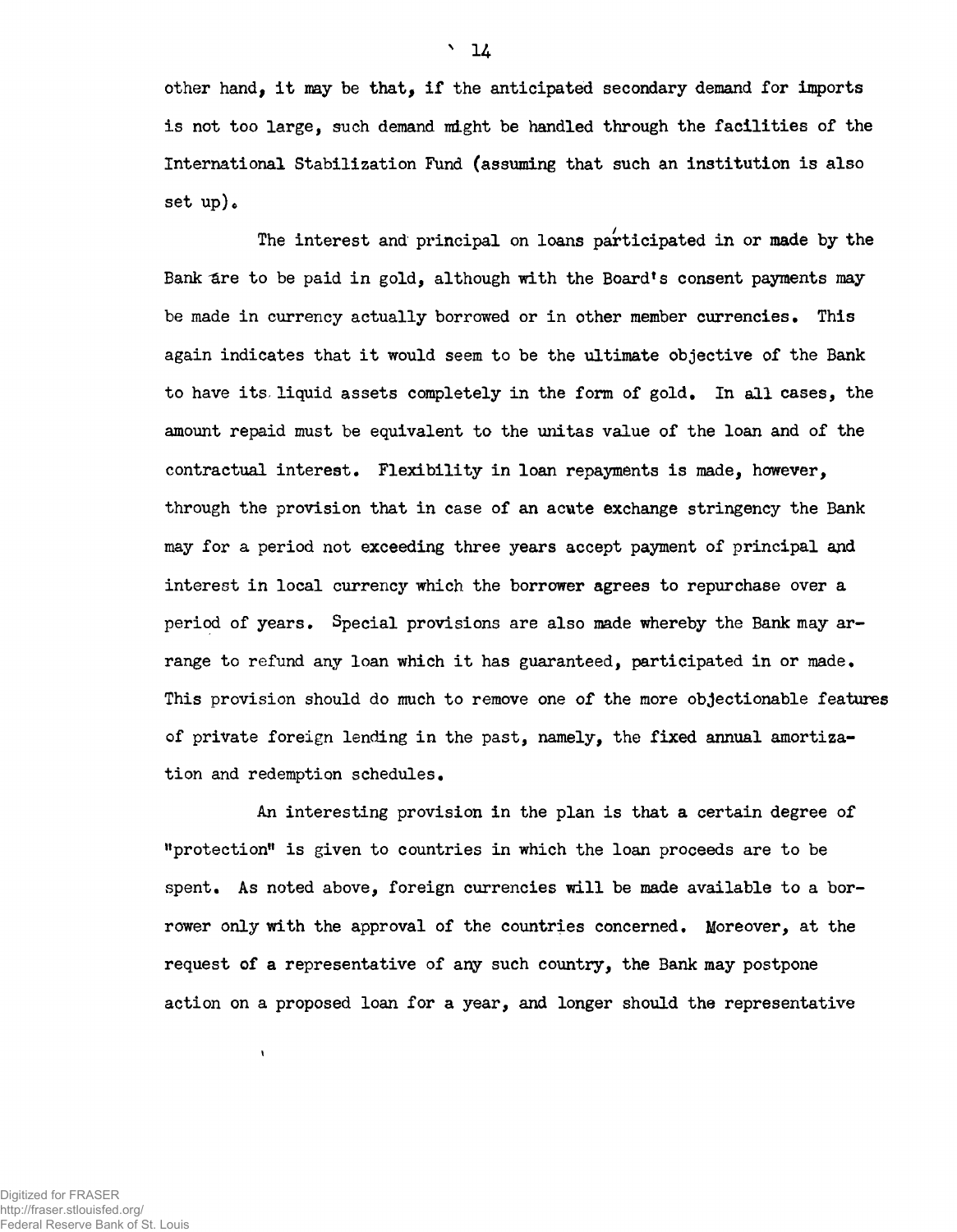so request.  $\mathcal{D}'$  This provision will have the effect of preventing an excessive convergence of demand upon the goods of certain member countries at a time when such convergence might provoke an undesirable inflationary situation in those countries.

It is important to draw attention at this point to a significant difference between the operations of the Treasury's proposed Bank for Reconstruction and its International Stabilization Fund, Unlike the Fund proposal, there is no reference to the amount of long-term loans which any member may be permitted to obtain from the Bank for Reconstruction. The quotas are presumably to be used merely to measure the amount of each member country's subscription, i.e., the degree to which it may have potentially to make its currency, and consequently its resources, available to other member countries, There is theoretically nothing in the plan to prevent any individaal country from requesting and obtaining an amount of loans equal to the total liquid assets at the Bank's disposal. It may be that this omission was deliberate in order to give a wider flexibility to the Bank's operations and greater powers to the Bank's directors in deciding upon the volume of loans to be granted to any individual country. It would certainly seem to be advisable, however, particularly from the viewpoint of those members who are likely to have to borrow heavily in the early post-war years, that some broad understanding should be made as to the amount of aid which such countries may potentially receive from the Bank.

Whereas the International Stabilization Fund is on the order of a revolving fund in that members which acquire foreign currencies have to pay for them in their own currencies, under the Bank scheme members which

 $/$  The borrower may at any time, however, amend the loan application to provide for the expenditure of the loan in a currency or currencies other than that of the country whose representative requested the postponement.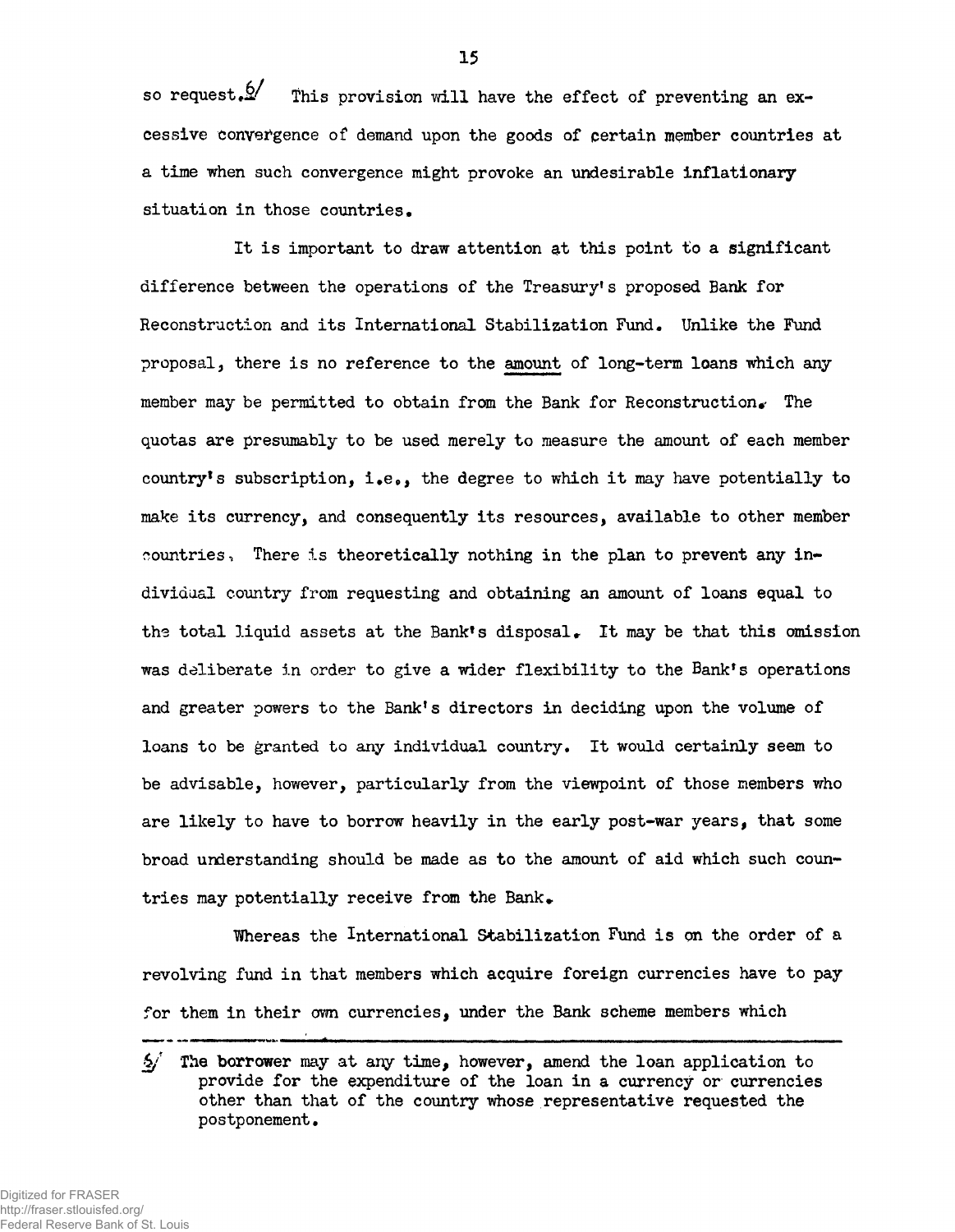acquire foreign currencies merely turn over securities, or presumably  $I_{\bullet}O_{\bullet}U_{\bullet}$ 's. Eventually, of course, as the loans are repaid in the form of gold or local currencies, the Bank's liquid assets will be replenished, and available for further loans. Thus, whereas the local currency assets of the Stabilization Fund are being constantly "turned over" for other local currencies, the Bank!s supply of local currencies and gold will be gradually replaced by securities and  $I_{\bullet}0_{\bullet}U_{\bullet}$ 's which will not be reconverted into local currencies and gold for some time. This difference, however, is admittedly more apparent than real, for, assuming that in both cases the demand (certainly for some years after the war) will be primarily for American dollars, under both plans the supply of that currency might be exhausted relatively quickly, and the two institutions will soon be filled up with other local currencies not in demand, on the one hand, or with securities and  $I_{\nu}O_{\nu}U_{\nu}$ 's, on the other. It has already been noted that as the supply of any one currency in the Bank becomes scarce, the Bank will presumably, in the seme fashion as the Fund, have to ration that currency. This rationing will presumably be guided primarily by the principle of making the supply of the scarce currency available to the "neediest" borrowers from the viewpoint of the international situation.

It is to be noted that the loans made by the Bank are all in the nature of fixed-interest-bearing obligations, i.e., they are the counterpart of bonds floated on foreign capital markets and denominated in the currency of the lending country. It has been recognized for some time, however, that international investments should as far as possible be of an equity character in order that the country in which the investments are located may be subjected, not to fixed interest payments, but to payments which will vary with the domestic level of national income, and which will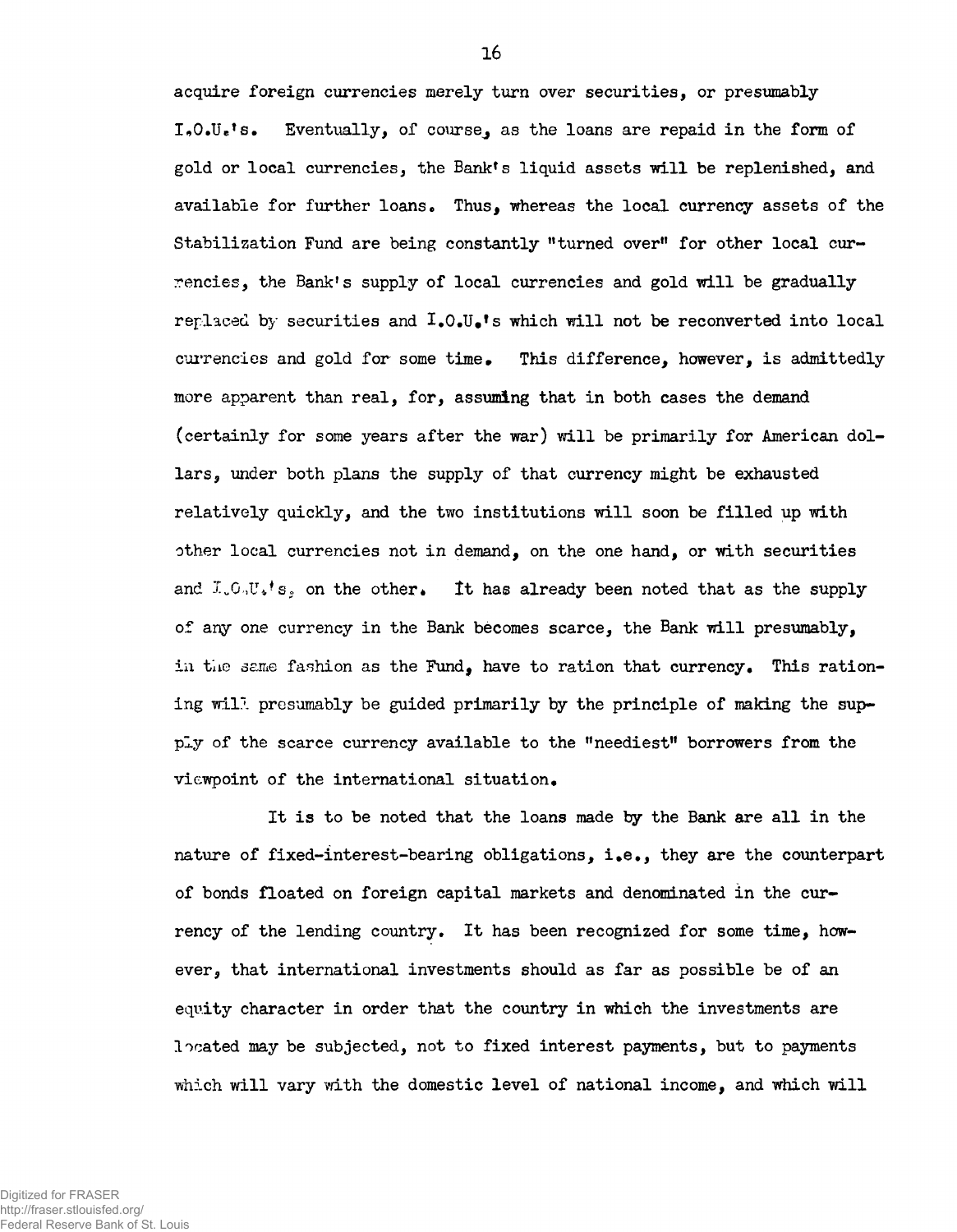f tend to be adjusted to the balance of payments'position of that country. For this reason, direct investments have been looked upon by many students as a more desirable form of international investment than bond flotations or other acquisitions of fixed-interest obligations. To a degree, however, the operations of the Bank, while not involving any direct investments, will achieve some of the flexibility provided by those investments, namely, by carefully examining the potential effects of each proposed loan project upon the productivity, budgetary position, and balance of payments of the borrowing country, by making the rate of interest and the conditions of payment more closely approximate the capacity of the borrowing country to pay than would be the case in the absence of the Bank, and by permitting temporary suspensions, in whole or in part, of debt payments when a borrowing country faces an exchange stringency. Some writers have suggested that an international investment agency should itself undertake some developmental projects, thereby relieving the countries in which such projects are undertaken from a fixed interest amortization schedule. There is nothing in the Treasury's proposed plan, however, which would seem to permit of such operations»

There is one final point which remains to be raised concerning the loans to be extended by the Bank. The Bank will be faced with requests for three broad types of long-term loans: relief, reconstruction, and development. As noted before, relief loans should not be made by the Bank since such loans are not of a productive character in the accepted sense of that term; relief should be handled by such agencies as the United Nations Relief and Rehabilitation Administration and the Office of Lend-Lease Operations and should be made on a straight gift or "lend-lease" basis. The distinction between gifts for reconstruction and for development cannot be easily drawn in all cases, but broadly the former relate to loans for the reconstitution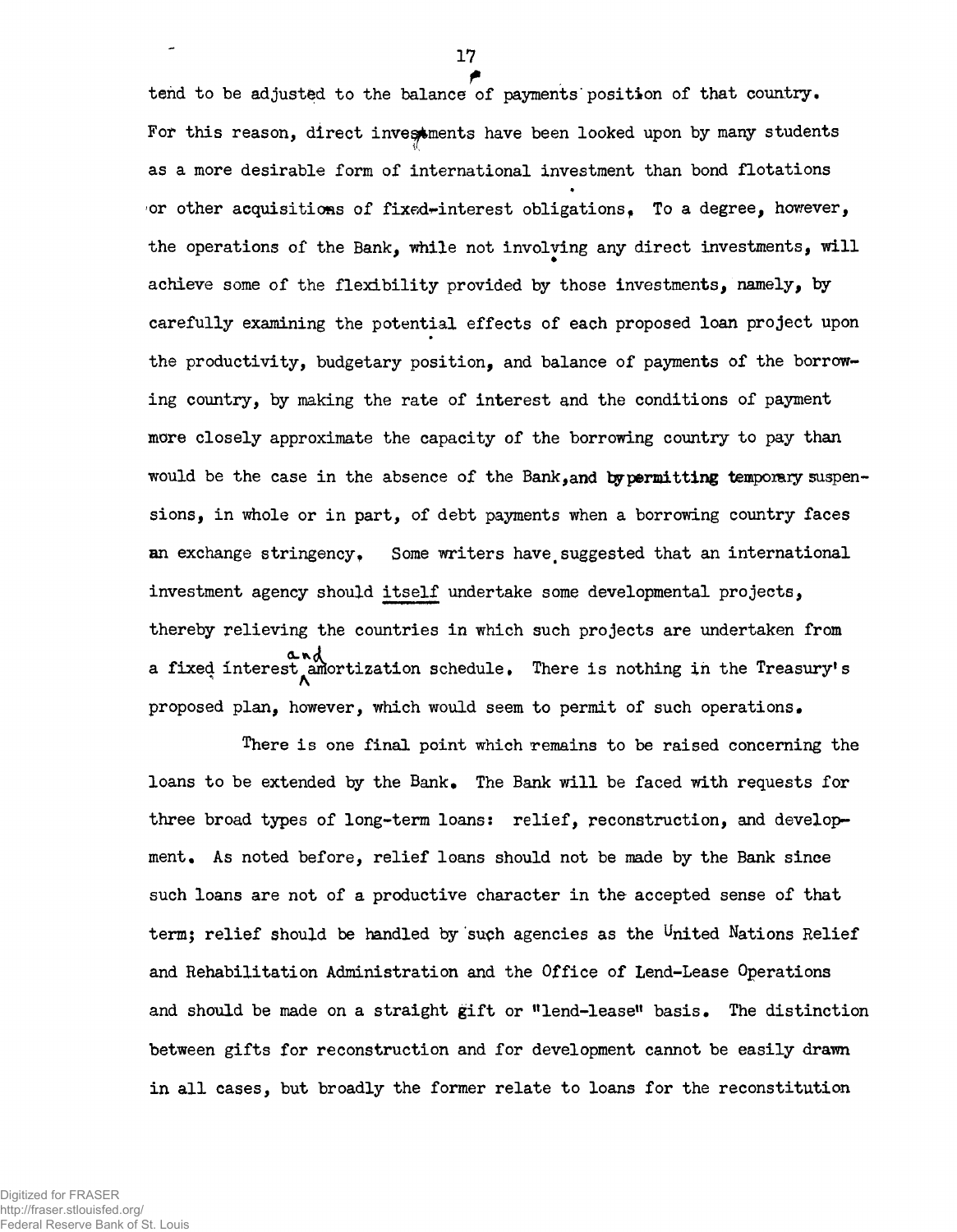of capital equipment, factories, houses, etc., damaged, destroyed, or otherwise lost during the war, while development loans would include those whose purpose it is to develop natural resources or to construct plant or equipment not previously in existence. The Bank will have to face the task of allocating its funds between these two broad types of loans, and this allocation will require much careful decision and planning on the part of the Bank's directors. It would appear, however, that priorities should be given primarily to reconstruction loans in the immediate postwar period rather than to loans for long-range developmental purposes. If the Bank should attempt to extend loans freely for both types of purposes, its resources may well be drawn down too rapidly. There is also the question of whether the assets of the Bank, consisting of about \$10 billion, Will be sufficient for the purposes for which it was set up, particularly since the demand will be primarily for American dollars of which approximately but  $$3.3$  billion will be in the Bank's possession. This is a matter which cannot be gone into here.

3. Management of the Bank: The administration of the Bank broadly follows that of the International Stabilization Fund. There is to be a Board of Directors composed of one director and one alternate appointed by each member government. These representatives shall serve for periods of three years. The director or alternate of each member country shall be entitled to cast 1,000 votes, plus one vote for each share of stock held, but no country shall cast more than 25 per cent of the aggregate votes. All decisions, except as otherwise provided, shall require a simple majority. The Board shall select a president of the Bank and one or more vice presidents, to hold office for periods of four years. The Board shall also choose from among its members an executive committee not exceeding nine members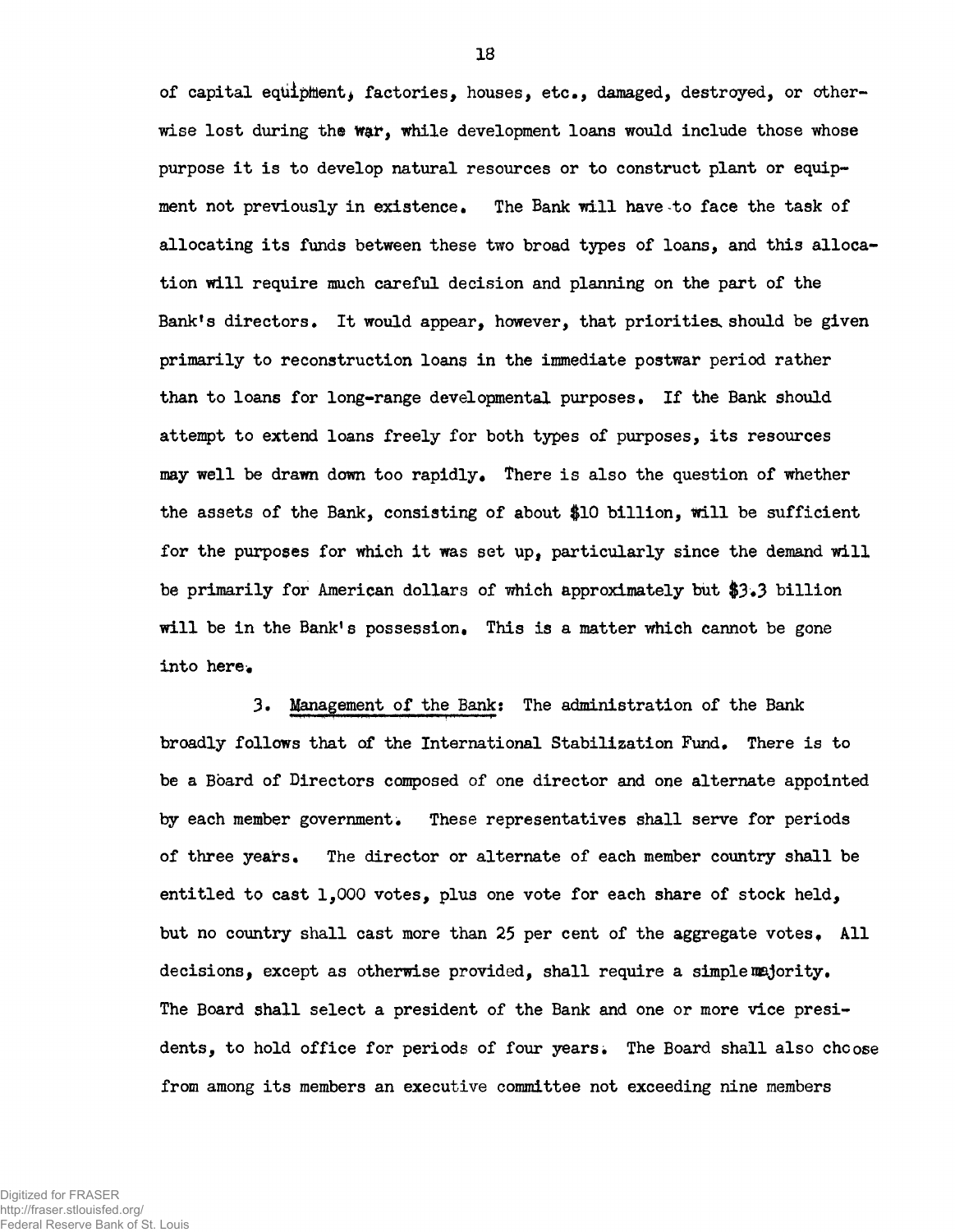which shall be continuously available at the Bank, and an advisory council of seven members, all experts in foreign investment, which shall advise the Board on general policy.

A member country failing to meet its financial obligations to the Bank may be declared in default and suspended from membership. During its suspension it is to be denied privilege of membership, but will remain subject to its obligations, and member governments agree not to extend any financial aid to it without the Bank's approval. At the end of a year it will be automatically dropped from membership unless restored to good standing by a majority vote. If a country withdraws or is expelled from the Bank, its shares of stock will, if the Bank has a surplus, be repurchased at the price paid. If the Bank's books show a loss such country is to bear a proportionate share of it.

## III

The Treasury's decision to go ahead with its plans for a United Nations Bank for Reconstruction and Development, as evidenced by its publication of the text of the scheme, is of special interest to us, as noted at the beginning of this paper, in view of the position taken by Dr. Williams regarding international financing problems in the transitipnary and the longer-run periods. The argument is that if the International Stabilization Fund is used to meet the abnormal requirements for foreign exchange in connection with reconstruction in the early post-war years, borrowing countries will soon have run through their quotas and the Fund will in addition face an acute shortage of American dollars (and perhaps a few other currencies heavily in demand). It is highly unlikely that the Fund's shortage of these currencies could be replenished within a short time by the emergence of sufficiently large active balances on the part of the borrowing countries. The

Digitized for FRASER http://fraser.stlouisfed.org/ Federal Reserve Bank of St. Louis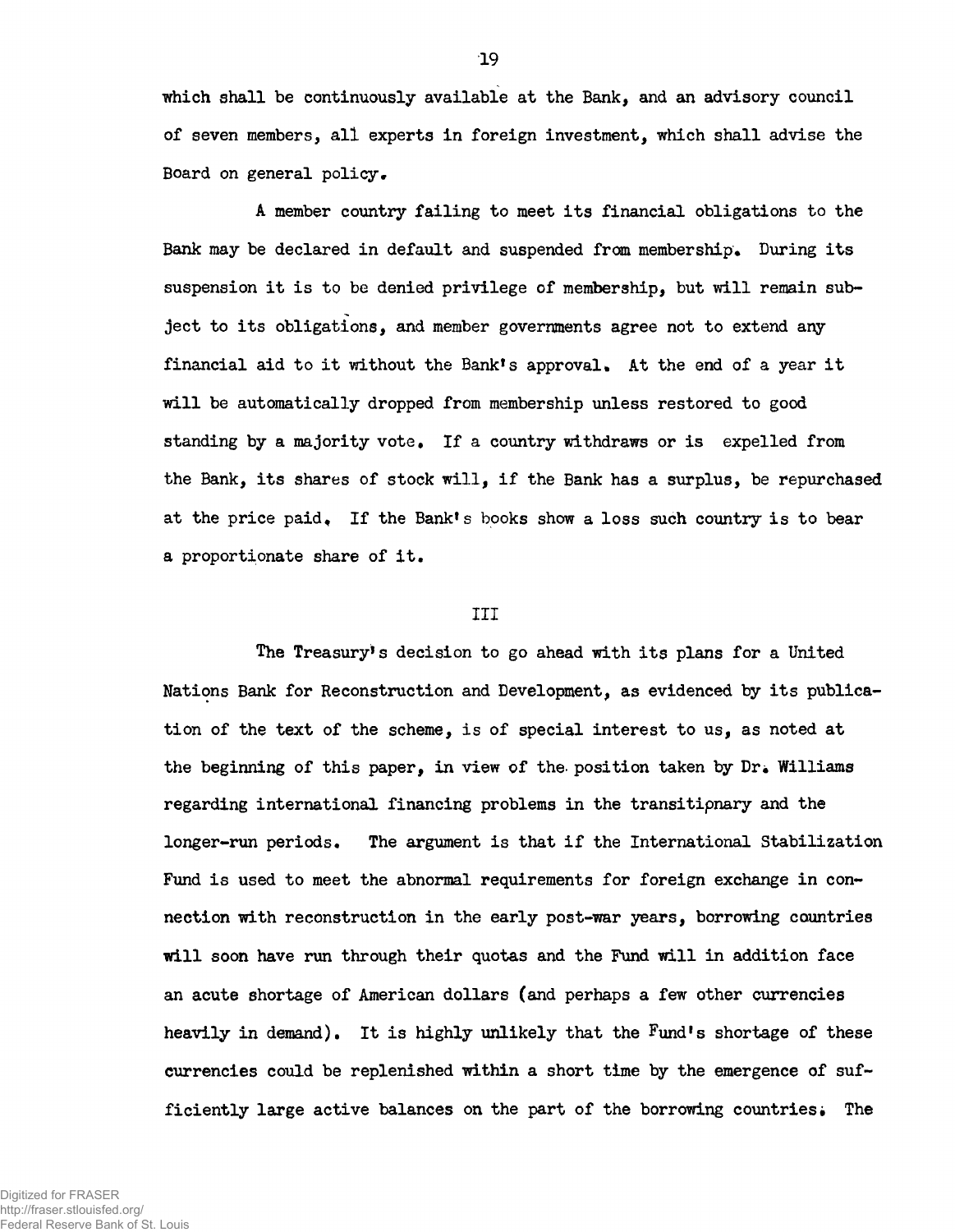**result would be that the Fund would remain in a lopsided position which would greatly limit its effectiveness or cause it to collapse altogether. The very essence of the Fund, as a currency stabilizing mechanism, is that its assets should be used to finance temporary exchange shortages and not long**term loans which can be liquidated only over a lengthy period of years.<sup>7</sup>/ Dr. Williams' conclusion is that the problem of financing abnormal reconstruct **tion requirements in the transition period should be handled by a separate credit agency, by lend-lease, etcf, and that the International Stabilization** Fund should, if established at all, be set up only after the transition, In the interim, exchange rates could be maintained by the continuance of **exchange controls and perhaps by informal credit arrangements between a few key countries.**

**The proposed establishment of a United Nations Bank for Reconstruction and Development goes a long way, I believe, toward meeting these** criticisms, in that such a Bank should theoretically remove the burden of **the long-term financing problem of the transition from the shoulders of the** Fund. On the other hand, a series of new questions of importance arise which will have to be answered. These questions, which can be treated only **briefly here, are as follows:**

> **(1) Granted that long-term financing, particularly during the transition period, should be the function of a separate institution, is an international bank, comprising a large number of potential lending and borrowing countries, the appropriate agency for such financing?**

**<sup>7/</sup> Professor Viner has also lent his weight to this point of view recently, ~ as follows: "To put on what is intended to be a long-iun monetary stabilization agency any important responsibilities with respect to the handling of the emergency problems of the transitional period. . • would be to put a curse on the agency from the start. • .The emergency salvage and rehabilitation tasks should be left to other agencies specially designed for such purposes. The intermediate and long-term capital needs of non-relief countries should be provided for\* • #by** agencies appropriate for such functions." Cf. "Two Plans for Inter**national Monetary Stabilization," Yale Review,Autumn 1943>pages 28-29•**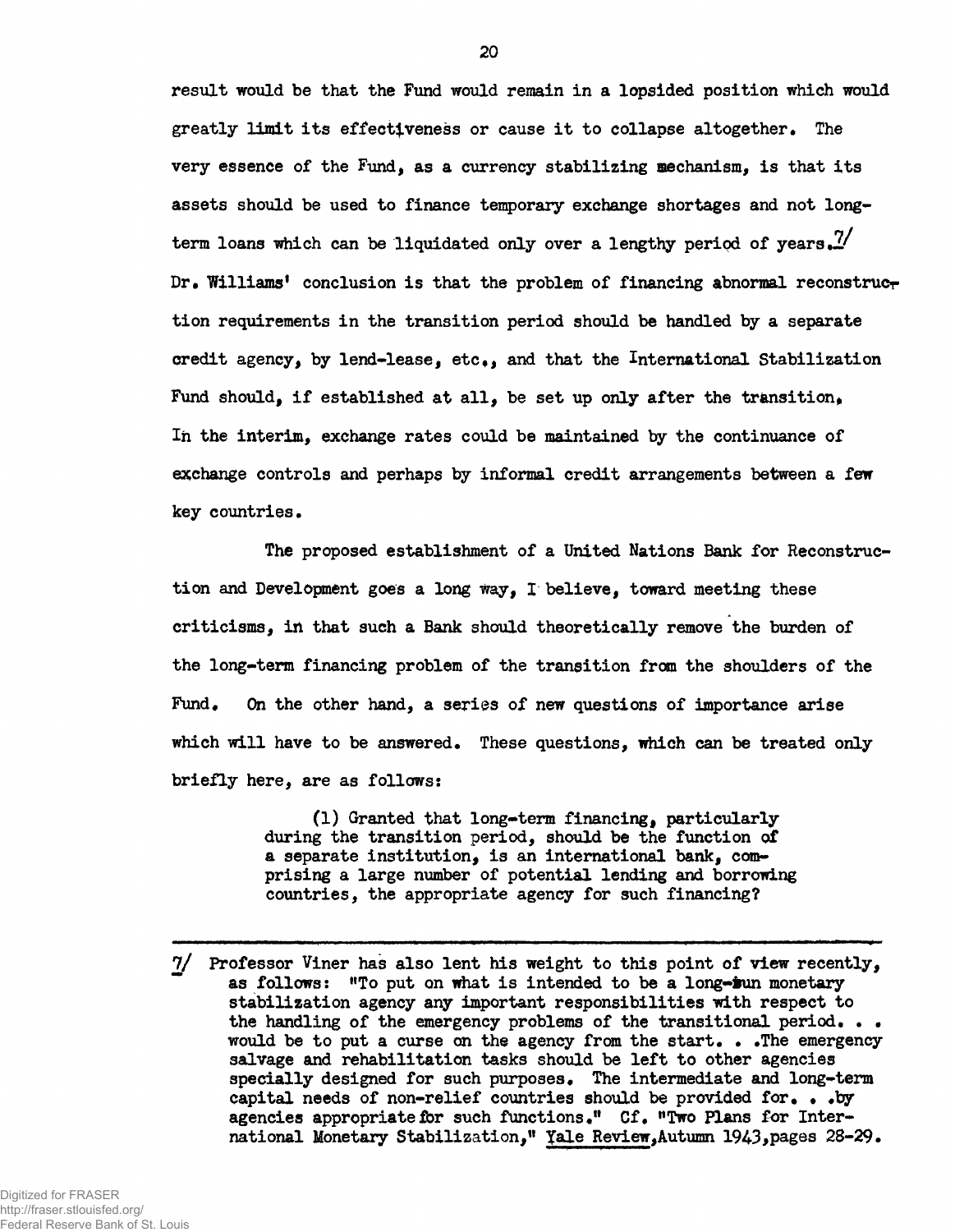(2) Assuming the existence of a United Nations Bank for Reconstruction and Development, will there by a role for an International Stabilisation Fund during the transition period?

(3) Assuming that the International Stabilization Fund is set up simultaneously with the International Bank for Reconstruction and Development, what will be the respective fields within which each will operate, both in the transition period and in the longer run?

Question (1) is controversial in character, and has as its analogy an International Stabilization Fund versus a key country approach to the problem of currency stabilization. If I understand him correctly, Dr, Williams' opinion on this subject would probably be that such long-term loans should preferably be made, particularly in the transition period, not through a full-blown international bank, comprising a large number of borrowing and lending countries, but directly on a bilateral basis hy the countries in a position to lend long-term capital, notably the United States, to the countries in need of such capital. The existence of a world bank could not camouflage the fact that during the transition period it would in fact, be primarily the United States which will be doing the lending. It must be admitted that, not only would an international organization be politically difficult to establish, but it would put potential borrowers in the position of having an important vote in the Bank's decisions, even though the loans for some years would actually be extended by only a few countries. This general issue of an international organization versus a key country approach has already been discussed in some detail by Mr. Wallich and myself in connection with the problem of international exchange stabilization, and there is no point here in going over the matter again. Since my own bias is to establish as many "bigger and better" international organizations as possible, even in the transition period, my preference would be for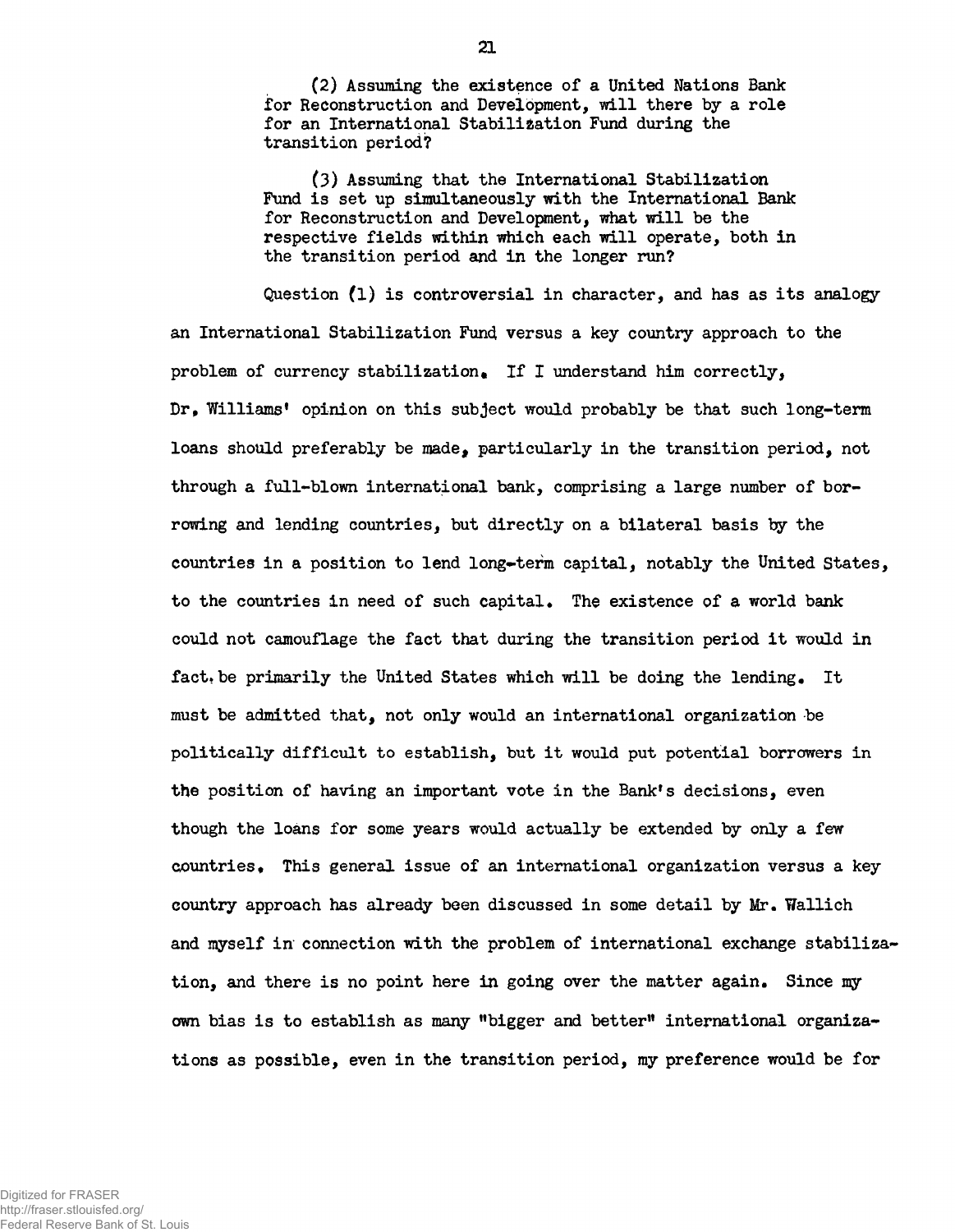the establishment of a world bank, Perhaps, however, a distinction might be drawn between long-term finanping in a transition period and in the longer run. In the first case, direct loans on a bilateral basis or through an arrangement between a few key countries might admittedly be preferable. In the long run, however, the international bank would definitely seem to be the appropriate agency, particularly for the reasons elaborated upon in Section I above.

Questions (2) and (3) might perhaps be appropriately discussed together. It seems to me that the existence of a Bank for Reconstruction and Development and of such agencies as the United Nations Relief and Rehabilitation Administration and the Office of Lend-Lease Administration would certainly not obviate the nedd during the transition period for an agency to provide what would in effect amount to essentially short-term credits. For, in addition to relief requirements and to loans for specific reconstruction purposes, there would still be a "shortage" of foreign exchange for other purposes. The balance of payments structure of many countries, most notably Great Britain, has been seriously disrupted by the war due to such factors as the (presumably temporary) loss of export markets, the loss of overseas investment income, etc., and this fact, in conjunction with a "shortage" of gold and foreign exchange reserves on the part of such countries, will create a balance of payments problem apart from that connected with demands arising out of relief and reconstruction« Since longterm loans through the Bank are to be limited to specific reconstruction or development projects and to the financing of imports required in connection with such projects, there will be a whole range of imports required for the maintenance of reasonable living standards (not to be confused with mere relief) which will have to be financed, unless one assumes that lend-lease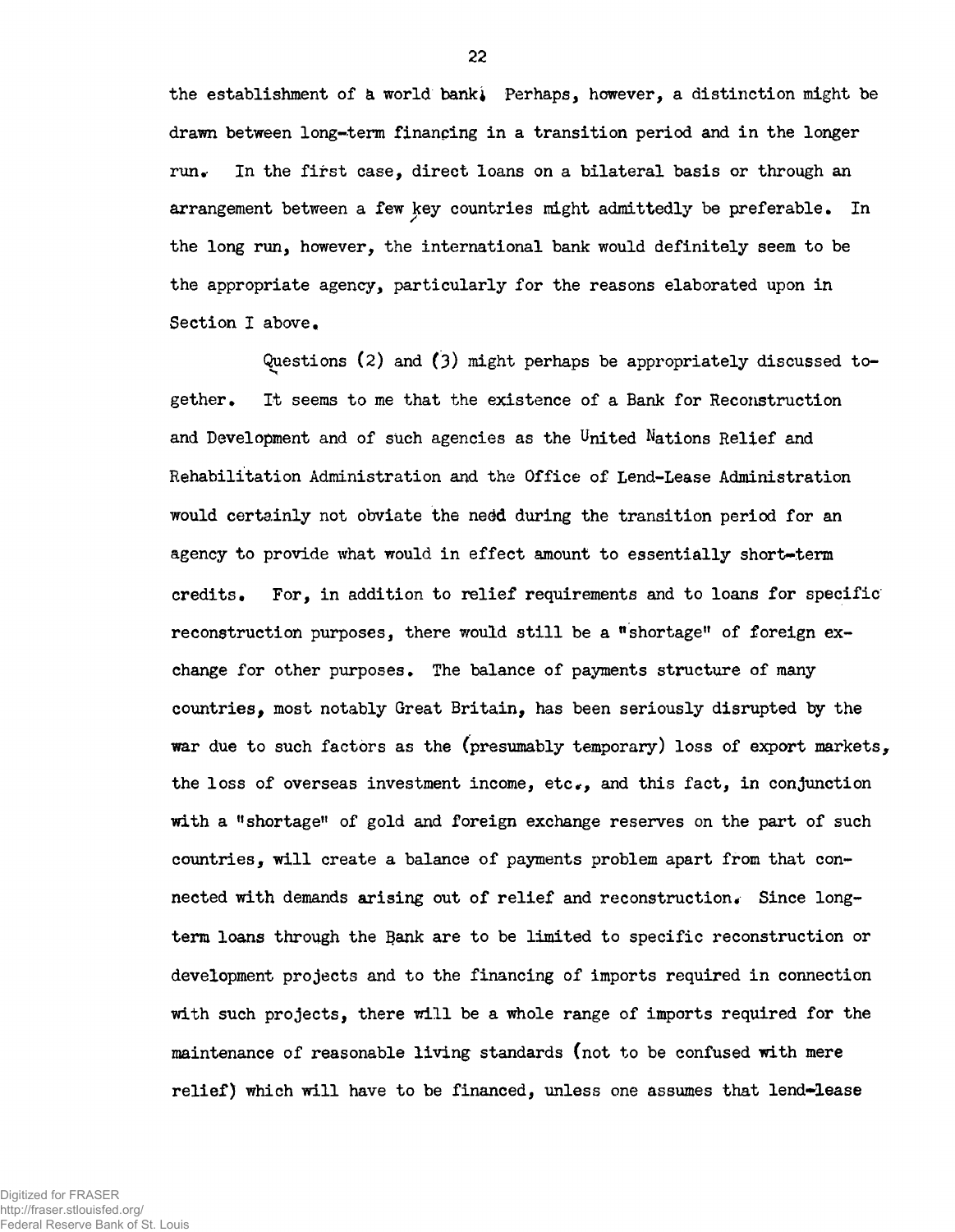aid will be extended for such purposes. In short, until the balance of payments structures of such countries as Britain are restored by the reconquest of export markets lost during the war and/or by some improvement in foreign investment income, temporary aid will be needed to tide over the balance of payments deficit. This aid would properly seem to be the terrain for a currency stabilization mechanism such as the International Stabilization Fund and not for a long-term investment bank.

In the long run, however, when the so-called transition period is completed, the appropriate fields of activity of the international Stabilization Fund and the world bank will stand out more clearly delineated, the former concerned with providing foreign exchange to countries facing ostensibly temporary deficits in their balances of payments, and the latter with the extension of long-term credits to foreign governments and corporations to provide them with the foreign exchange needed in connection with the construction of specific projects. It seems to me, however, that there is still much work to be done by the Treasury, and a vast field to be explored, in connection with the relationships of these two organizations with each other. It is obvious that the success of the one will be intimately dependent upon that of the other, and it seems to me that because of this the two blueprints which have been drawn up should be more closely synthesised and the respective rules, policies, and operations of the two organizations more closely harmonized. Out of a wide range of problems which might be examined in this sector, particular attention should be directed to the way in which the activities of the one will affect those of the other. As mentioned earlier, long-term lending through the Bank will exert some pressure upon balances of payments, and this pressure may in part be diverted to calls upon the resources of the International Stabilization Fund, Similarly,